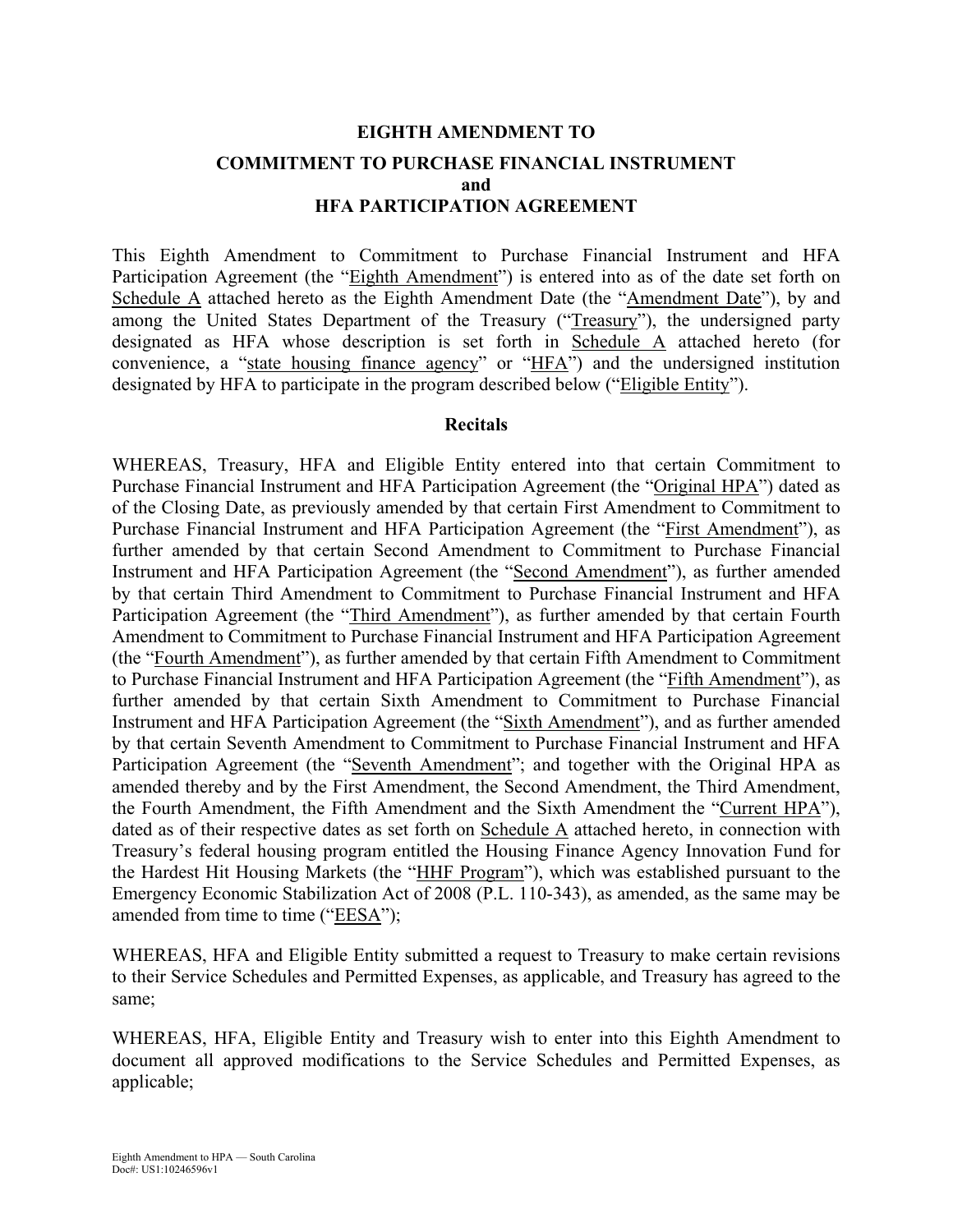Accordingly, in consideration of the representations, warranties, and mutual agreements set forth herein and for other good and valuable consideration, the receipt and sufficiency of which are hereby acknowledged, Treasury, HFA and Eligible Entity agree as follows.

### **Agreement**

## 1. **Amendments**

A. Definitions. All references in the Current HPA to the "Agreement" shall mean the Current HPA, as further amended by this Eighth Amendment; and all references in the Current HPA to Schedules A, B or C shall mean the Schedules A, B or C attached to this Eighth Amendment. All references herein to the "HPA" shall mean the Current HPA, as further amended by this Eighth Amendment.

B. Schedule A. Schedule A attached to the Current HPA is hereby deleted in its entirety and replaced with Schedule A attached to this Eighth Amendment.

C. Schedule B. Schedule B attached to the Current HPA is hereby deleted in its entirety and replaced with Schedule B attached to this Eighth Amendment.

D. Schedule C. Schedule C attached to the Current HPA is hereby deleted in its entirety and replaced with Schedule C attached to this Eighth Amendment.

#### 2. **Representations, Warranties and Covenants**

A. **HFA and Eligible Entity.** HFA and Eligible Entity, each for itself, make the following representations, warranties and covenants to Treasury and the truth and accuracy of such representations and warranties and compliance with and performance of such covenants are continuing obligations of HFA and Eligible Entity, each as to itself. In the event that any of the representations or warranties made herein cease to be true and correct or HFA or Eligible Entity breaches any of its covenants made herein, HFA or Eligible Entity, as the case may be, agrees to notify Treasury immediately and the same shall constitute an Event of Default under the HPA.

(1) HFA and Eligible Entity each hereby certifies, represents and warrants as of the date hereof that each of the representations and warranties of HFA or Eligible Entity, as applicable, contained in the HPA are true, correct, accurate and complete in all material respects as of the date hereof. All covenants of HFA or Eligible Entity, as applicable, contained in the HPA shall remain in full force and effect and neither HFA, nor Eligible Entity is in breach of any such covenant.

(2) Eligible Entity has the full corporate power and authority to enter into, execute, and deliver this Eighth Amendment and any other closing documentation delivered to Treasury in connection with this Eighth Amendment, and to perform its obligations hereunder and thereunder.

(3) HFA has the full legal power and authority to enter into, execute, and deliver this Eighth Amendment and any other closing documentation delivered to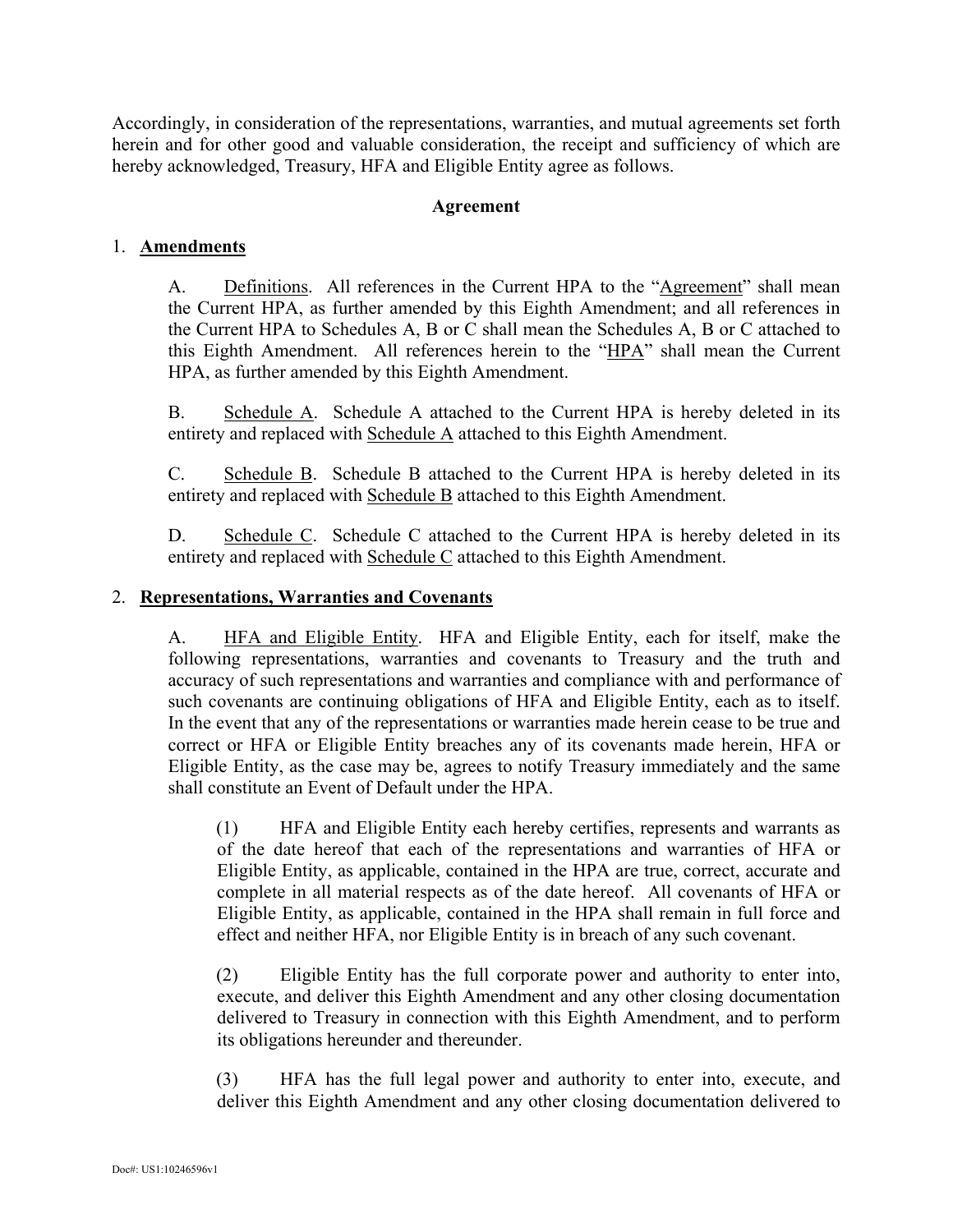Treasury in connection with this Eighth Amendment, and to perform its obligations hereunder and thereunder.

#### 3. **Miscellaneous**

A. The recitals set forth at the beginning of this Eighth Amendment are true and accurate and are incorporated herein by this reference.

B. Capitalized terms used but not defined herein shall have the meanings ascribed to them in the HPA.

C. Any provision of the HPA that is determined to be prohibited or unenforceable in any jurisdiction shall, as to such jurisdiction, be ineffective to the extent of such prohibition or unenforceability without invalidating the remaining provisions of the HPA, and no such prohibition or unenforceability in any jurisdiction shall invalidate such provision in any other jurisdiction.

D. This Eighth Amendment may be executed in two or more counterparts (and by different parties on separate counterparts), each of which shall be deemed an original, but all of which together shall constitute one and the same instrument. Facsimile or electronic copies of this Eighth Amendment shall be treated as originals for all purposes.

## [SIGNATURE PAGE FOLLOWS; REMAINDER OF PAGE INTENTIONALLY LEFT BLANK]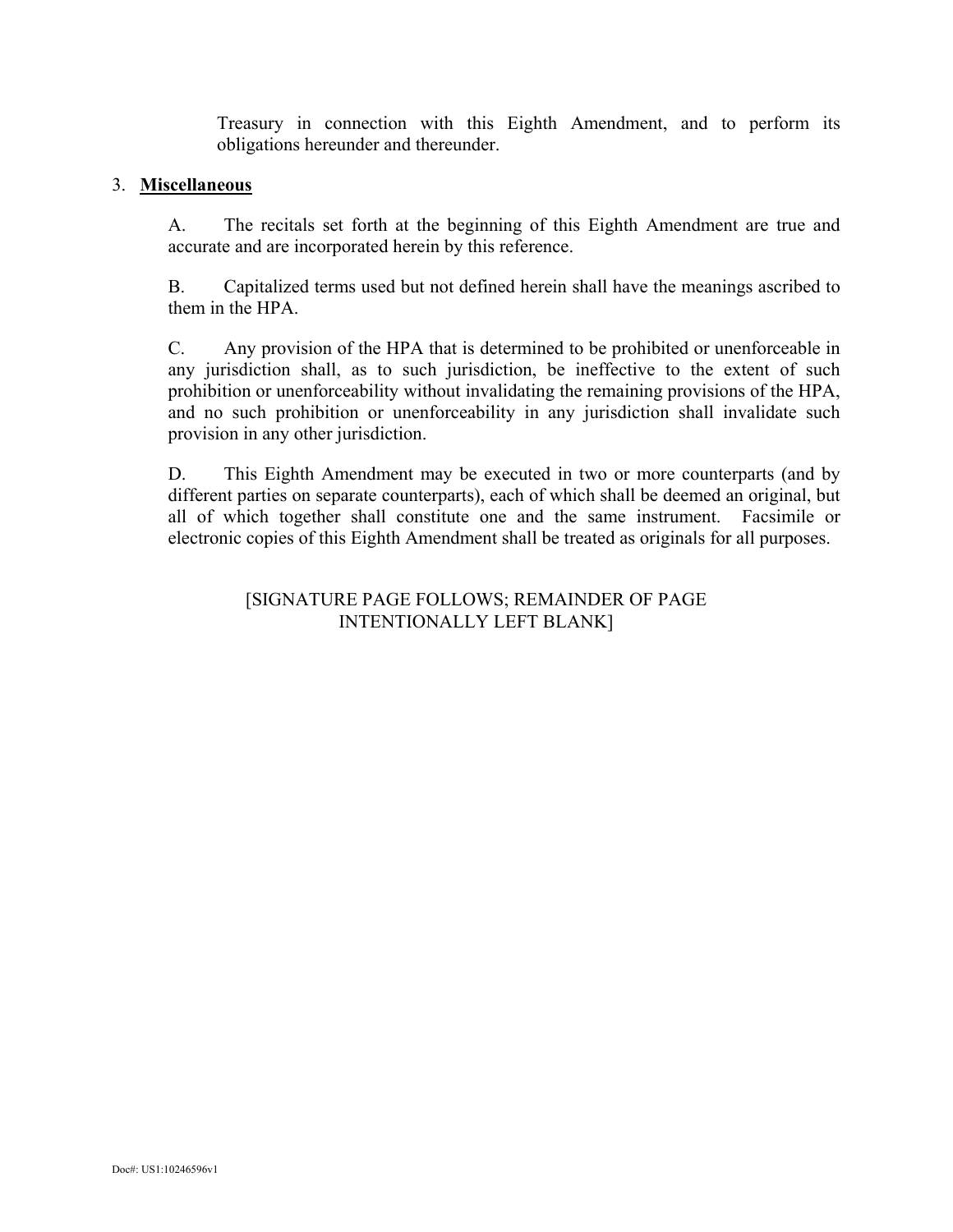**In Witness Whereof**, HFA, Eligible Entity and Treasury by their duly authorized officials hereby execute and deliver this Eighth Amendment to Commitment to Purchase Financial Instrument and HFA Participation Agreement as of the Amendment Date.

### **HFA**: **TREASURY**:

SOUTH CAROLINA STATE HOUSING FINANCE AND DEVELOPMENT **AUTHORITY** 

UNITED STATES DEPARTMENT OF THE **TREASURY** 

By: /s/ Valerie M Williams By: Name: Valerie M. Williams Name: Mark McArdle

Title: Executive Director Title: Chief Homeownership Preservation Officer

#### **ELIGIBLE ENTITY**:

SC HOUSING CORP.

By: /s/ Valerie M Williams Name: Valerie M. Williams Title: Executive Director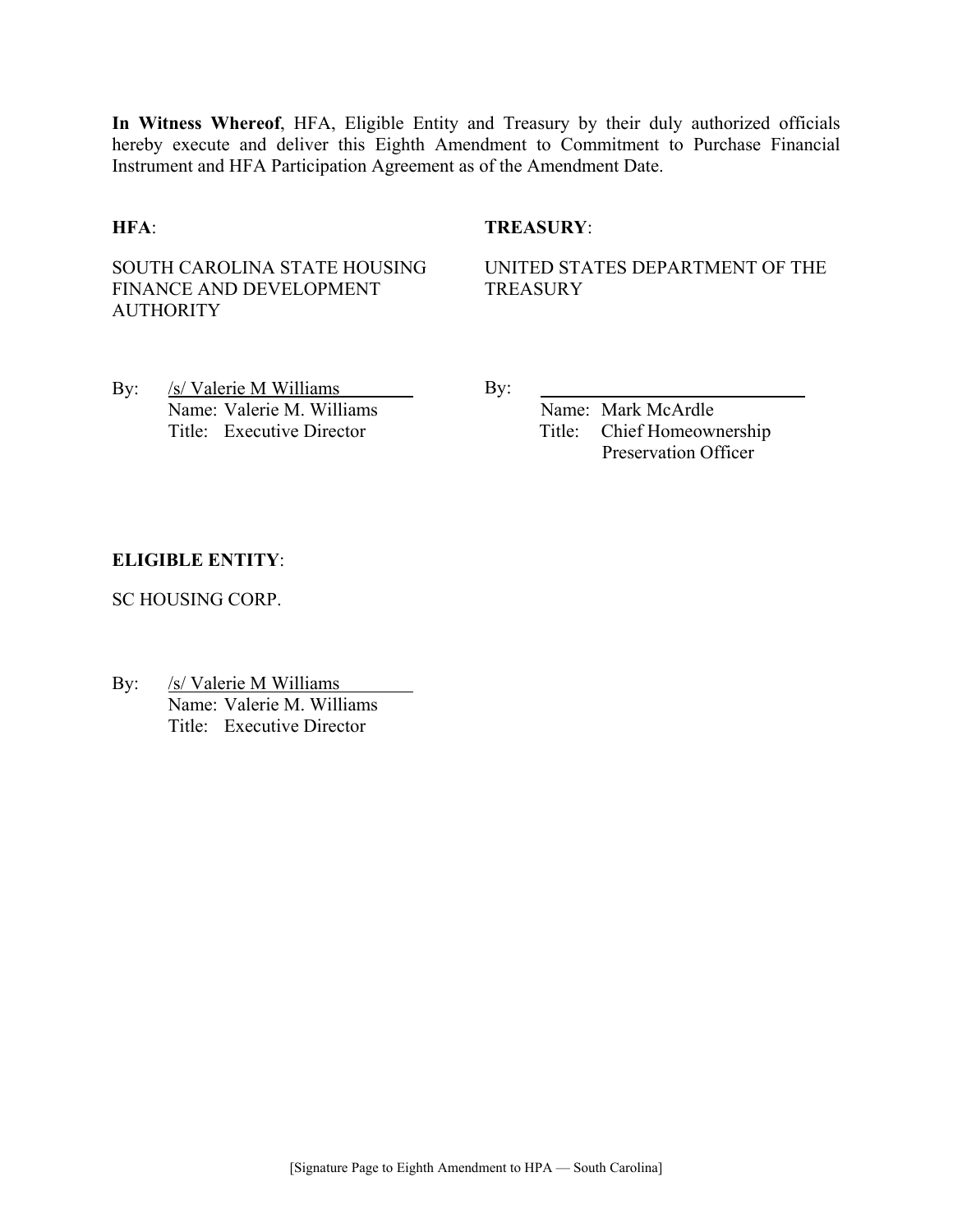# **EXHIBITS AND SCHEDULES**

- Schedule A Basic Information<br>Schedule B Service Schedules
- Schedule B Service Schedules<br>Schedule C Permitted Expenses
- Permitted Expenses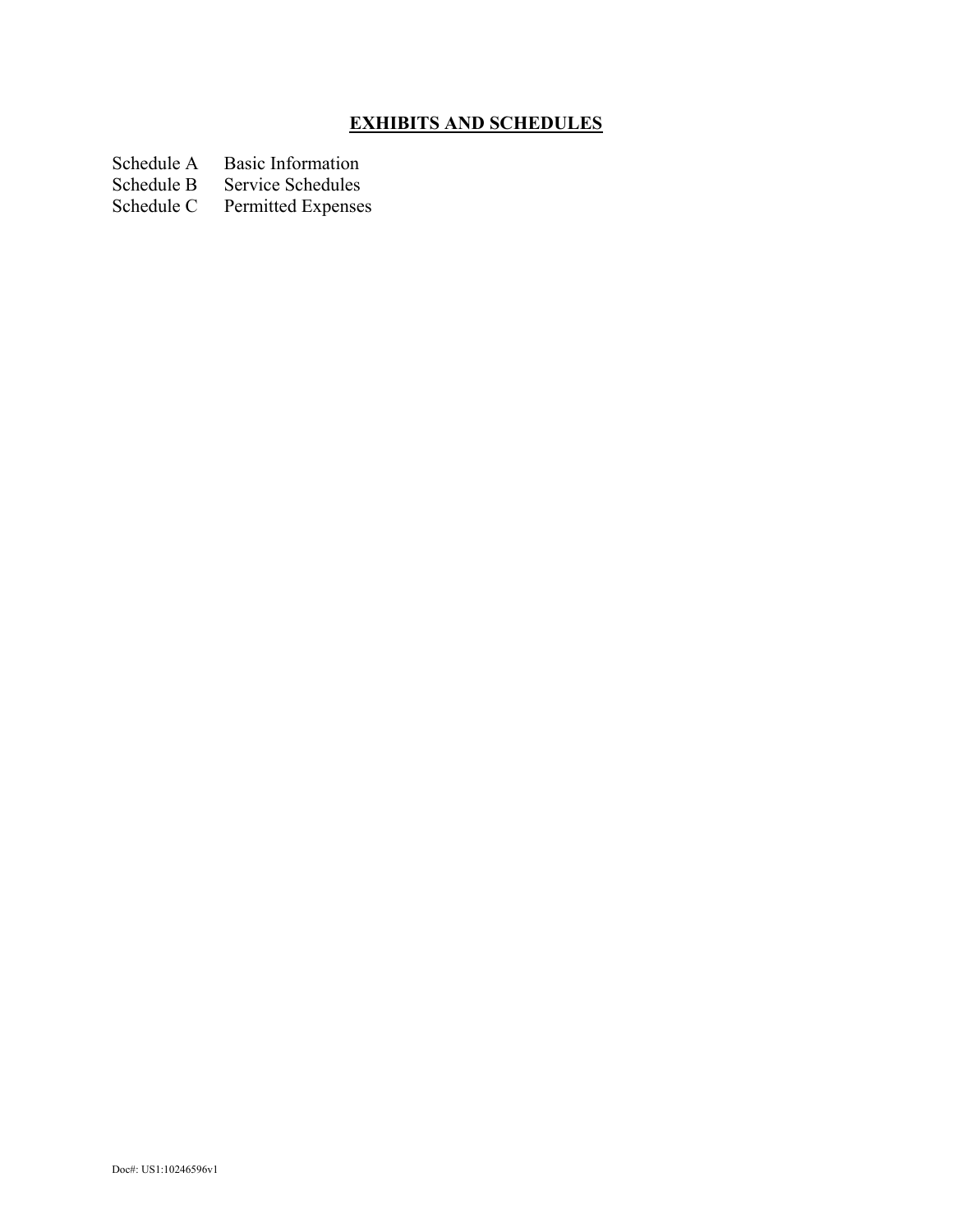## **SCHEDULE A**

# **BASIC INFORMATION**

| <b>Eligible Entity Information:</b>                                          |                                                                                       |
|------------------------------------------------------------------------------|---------------------------------------------------------------------------------------|
| Name of the Eligible Entity:                                                 | SC Housing Corp. ("SCHC")                                                             |
| Corporate or other organizational form:                                      | Nonprofit corporation                                                                 |
| Jurisdiction of organization:                                                | South Carolina                                                                        |
| Notice Information:                                                          |                                                                                       |
| <b>HFA</b> Information:                                                      |                                                                                       |
| Name of HFA:                                                                 | South Carolina State Housing Finance and<br>Development Authority                     |
| Organizational form:                                                         | a public body, corporate and politic under<br>the laws of the State of South Carolina |
| Date of Application:                                                         | June 1, 2010                                                                          |
| Date of Action Plan:                                                         | September 1, 2010                                                                     |
| Notice Information:                                                          |                                                                                       |
| <b>Program Participation Cap:</b>                                            | \$295,431,547.00                                                                      |
| Portion of Program Participation Cap<br>Representing Original HHF Funds:     | \$138,000,000.00                                                                      |
| Portion of Program Participation Cap<br>Representing Unemployment HHF Funds: | \$58,772,347.00                                                                       |
| Permitted Expenses:                                                          | \$54,005,984.00                                                                       |
| Closing Date:                                                                | August 3, 2010                                                                        |
| <b>First Amendment Date:</b>                                                 | September 23, 2010                                                                    |
| <b>Second Amendment Date:</b>                                                | September 29, 2010                                                                    |
| Third Amendment Date:                                                        | December 16, 2010                                                                     |
| Fourth Amendment Date:                                                       | August 31, 2011                                                                       |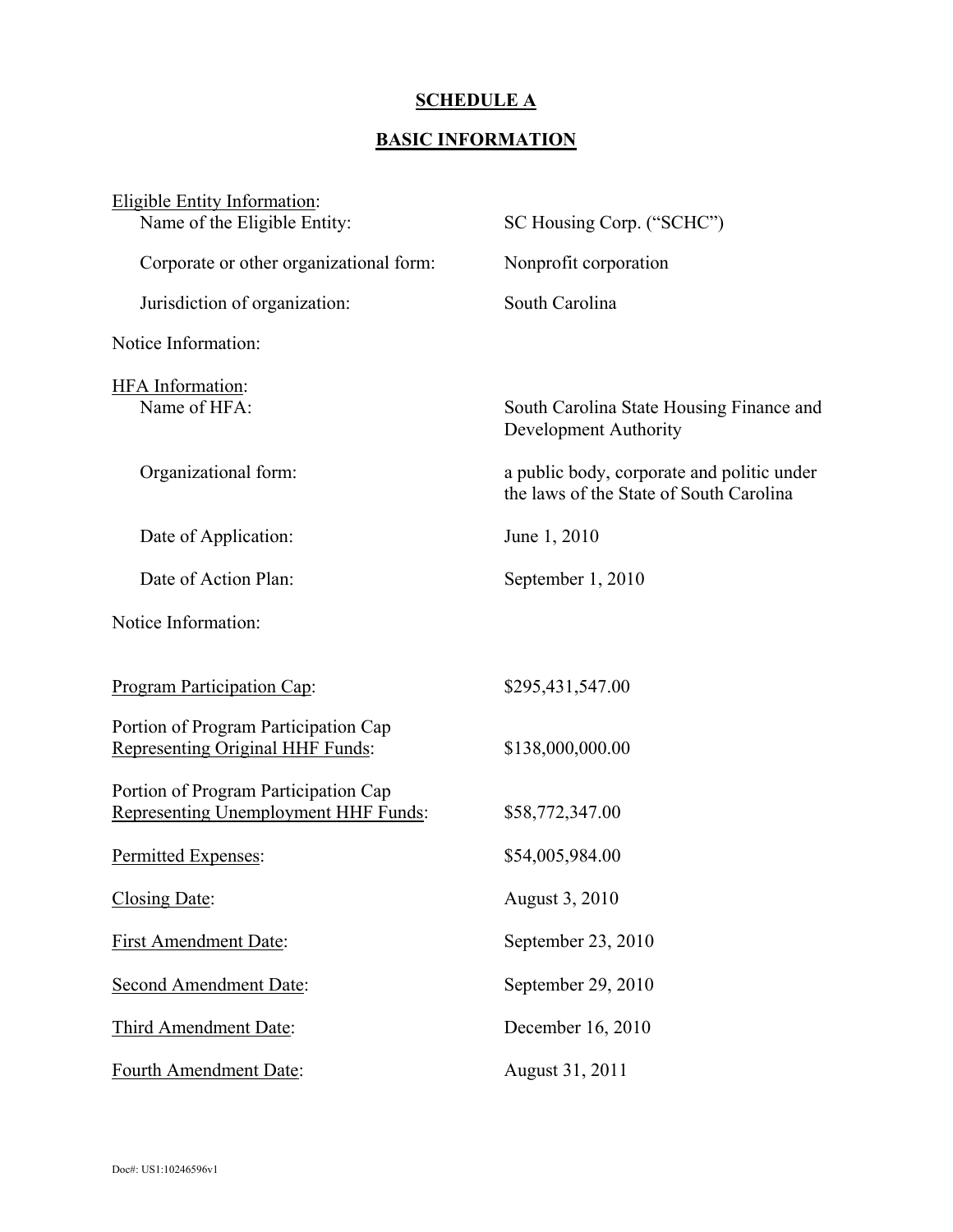| Fifth Amendment Date:                                  | November 15, 2012                                                                                                                                      |
|--------------------------------------------------------|--------------------------------------------------------------------------------------------------------------------------------------------------------|
| Sixth Amendment Date:                                  | October 30, 2013                                                                                                                                       |
| Seventh Amendment Date:                                | July 31, 2014                                                                                                                                          |
| Eighth Amendment Date:                                 | September 29, 2015                                                                                                                                     |
| <b>Eligible Entity Depository Account Information:</b> | See account information set forth in the<br>Depository Account Control Agreement<br>between Treasury and Eligible Entity<br>regarding the HHF Program. |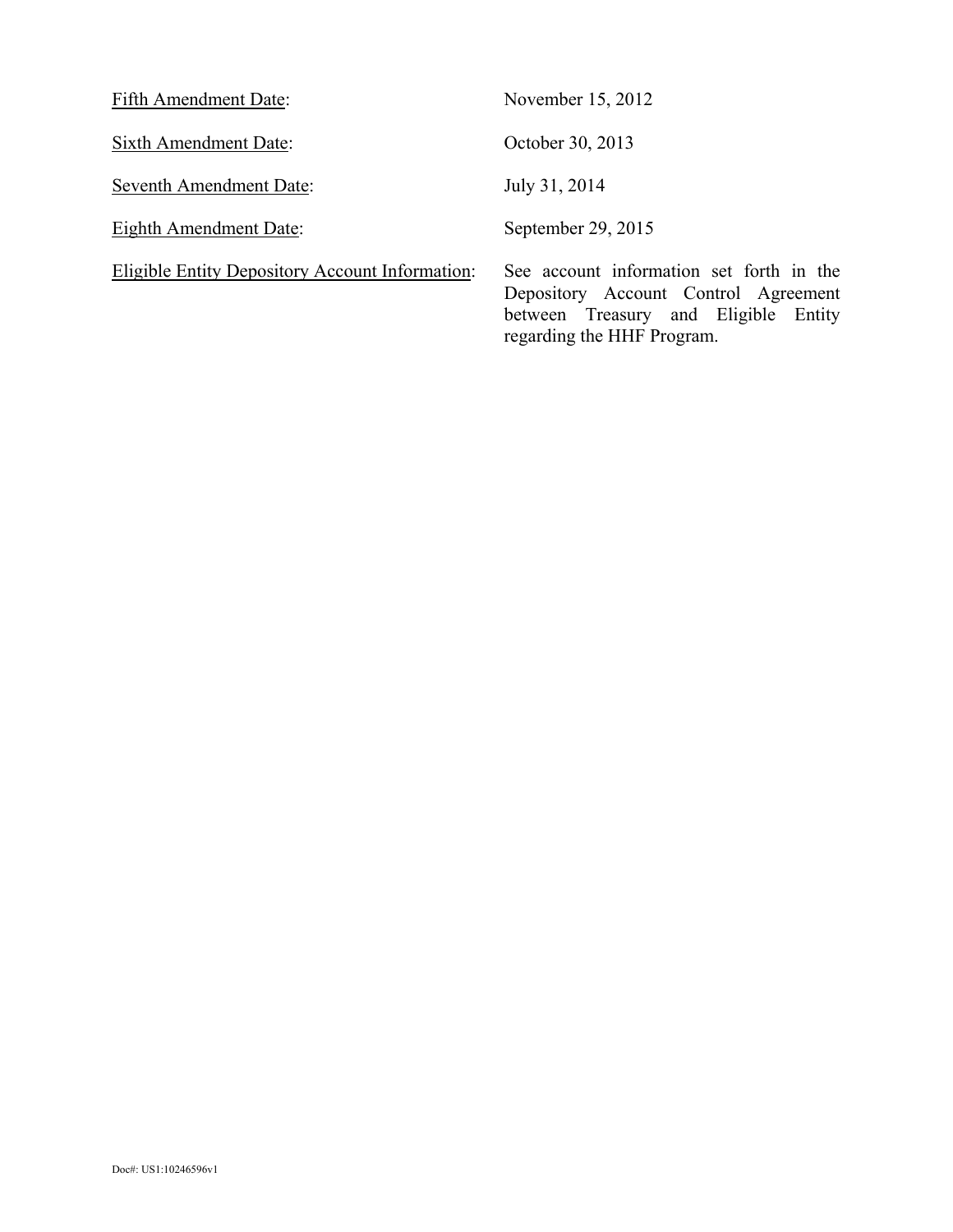## **SCHEDULE B**

# **SERVICE SCHEDULES**

The Service Schedules attached as Schedule B to the Current HPA are hereby deleted in their entirety and replaced with the attached Service Schedules (numbered sequentially as Service Schedule B-1, Service Schedule B-2, et. seq.), which collectively comprise Schedule B to the HPA.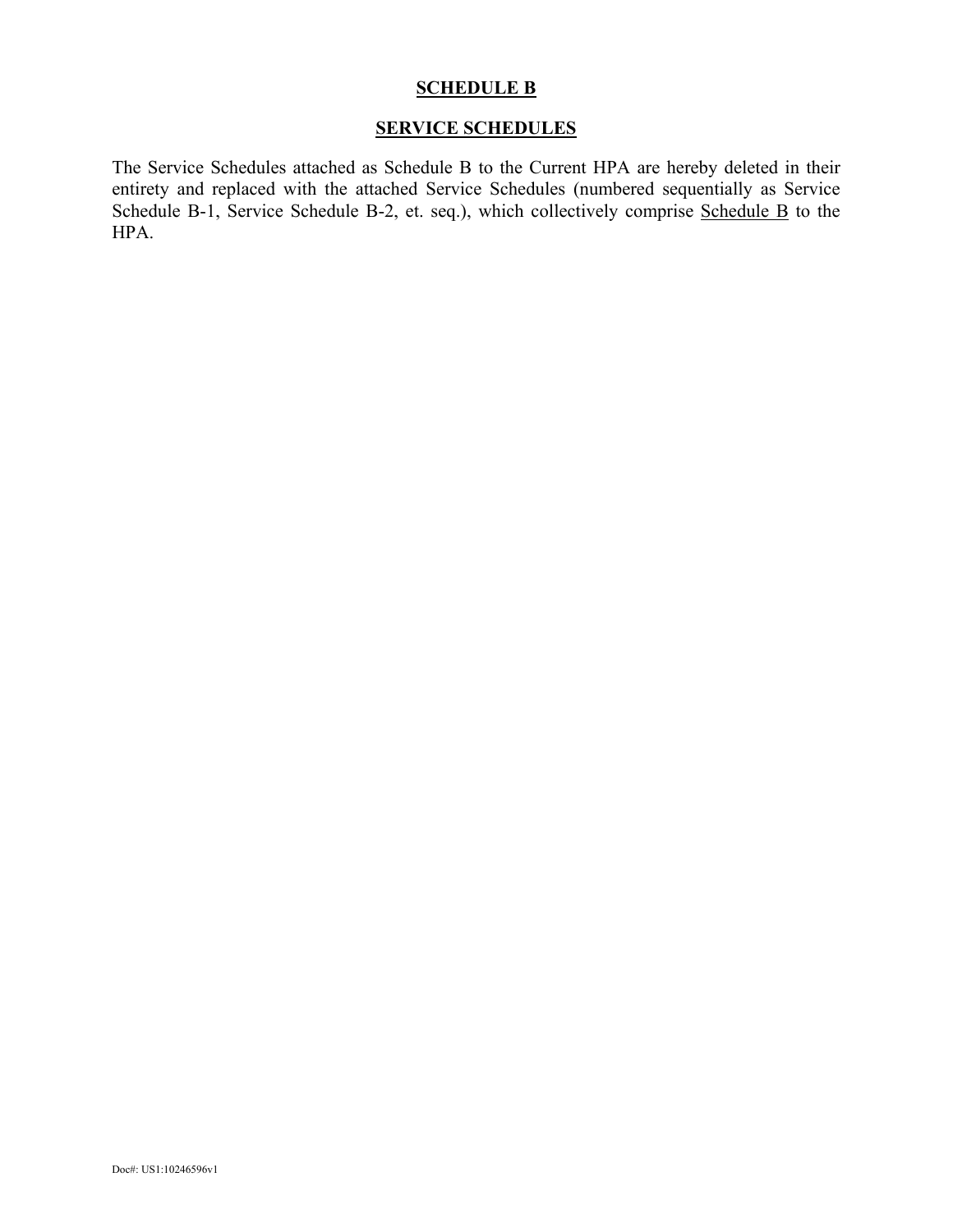## **SC State Housing Finance and Development Authority Monthly Payment Assistance Program Summary Guidelines**

| 1. | Program Overview                                                | The Monthly Payment Assistance Program will assist eligible<br>households that are experiencing a temporary reduction in income<br>by making the full monthly first mortgage payment for a<br>specified period of time or until the Assistance cap is reached.<br>This Program will give eligible households the time and<br>opportunity to replace lost income and/or make other household<br>financial adjustments and decisions while remaining current on<br>first mortgage payments. Eligibility will be reevaluated<br>periodically during the assistance period.                                                                                                                                                                                                                                                                                                                                       |
|----|-----------------------------------------------------------------|---------------------------------------------------------------------------------------------------------------------------------------------------------------------------------------------------------------------------------------------------------------------------------------------------------------------------------------------------------------------------------------------------------------------------------------------------------------------------------------------------------------------------------------------------------------------------------------------------------------------------------------------------------------------------------------------------------------------------------------------------------------------------------------------------------------------------------------------------------------------------------------------------------------|
| 2. | Program Goals                                                   | To bridge eligible borrowers across a gap in employment or other<br>temporary reduction in income, and allow them to stay current on<br>their mortgages.                                                                                                                                                                                                                                                                                                                                                                                                                                                                                                                                                                                                                                                                                                                                                      |
| 3. | Target Population/<br>Areas                                     | This Program will be available in all 46 counties in South<br>Carolina, and is intended to assist borrowers with a short-term<br>affordability problem.                                                                                                                                                                                                                                                                                                                                                                                                                                                                                                                                                                                                                                                                                                                                                       |
| 4. | Program Allocation<br>(Excluding<br>Administrative<br>Expenses) | \$100,425,563.00                                                                                                                                                                                                                                                                                                                                                                                                                                                                                                                                                                                                                                                                                                                                                                                                                                                                                              |
| 5. | <b>Borrower Eligibility</b><br>Criteria                         | An eligible borrower must have at least one of the following<br>qualifying hardships:<br>Unemployment<br>Underemployment<br>$\bullet$<br>Significant reduction in self-employment income<br>Additional eligibility criteria:<br>To qualify as unemployed for the Program, a borrower<br>must be unemployed and receiving unemployment<br>insurance ("UI") payments as administered by the State of<br>South Carolina, or unemployed with available UI benefits<br>exhausted within the previous 12 months.<br>To qualify as underemployed, a borrower must show a<br>$\bullet$<br>minimum 20% reduction in available household income.<br>To qualify as self-employed with a significant reduction<br>$\bullet$<br>in income, a borrower must show that gross receipts for a<br>primary borrower's business have been reduced a<br>minimum of 20%.<br>Payment to Income ratio must exceed an affordable level |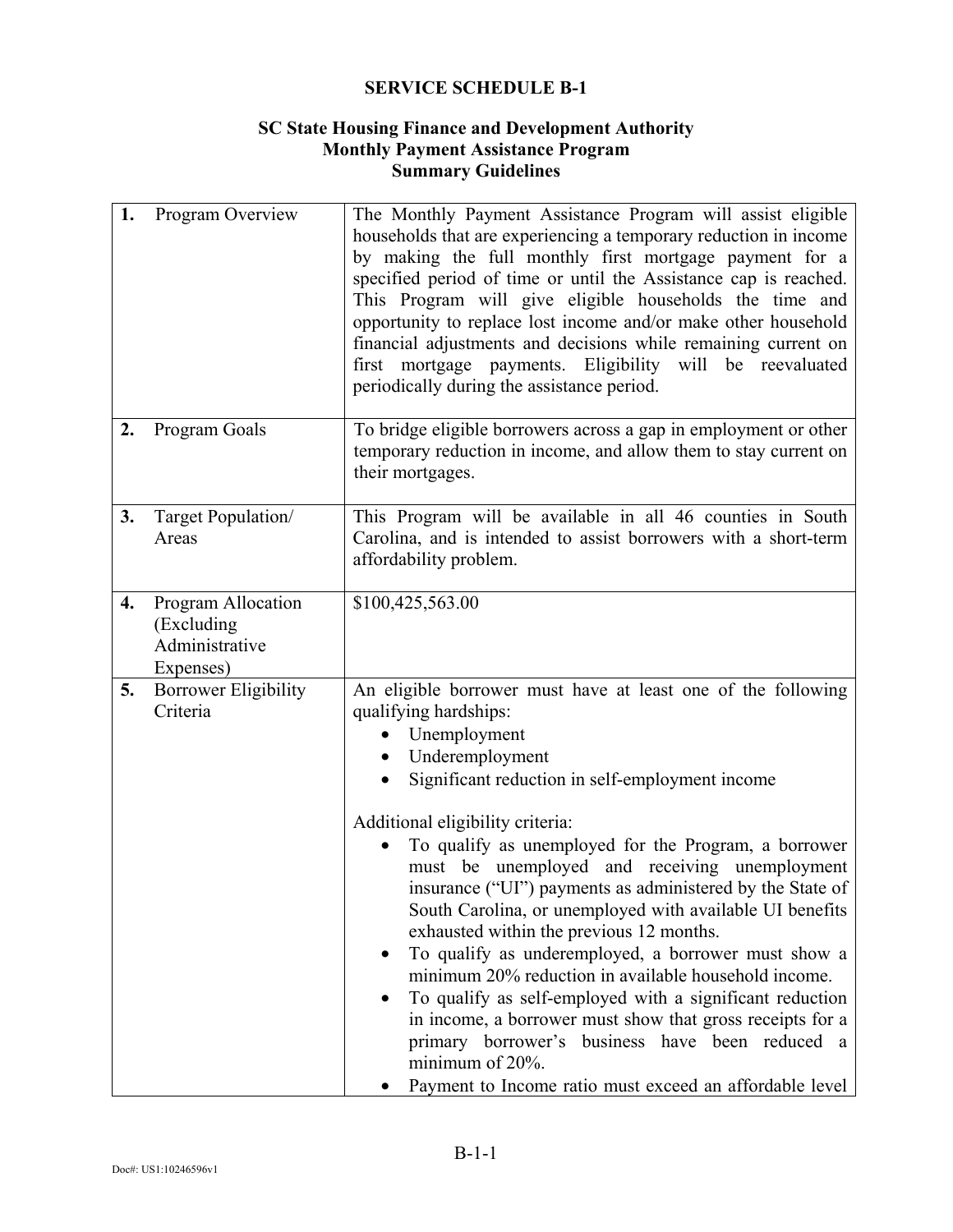| 6. | Property/Loan<br>Eligibility Criteria                              | as outlined in program and underwriting guidelines.<br>Borrower must provide documentation to evidence<br>qualifying hardship per program guidelines.<br>All final eligibility determinations will be made by<br>SCHC.<br>Funds will be available on a first-come first served basis.<br>Eligible loans must be fixed term, amortizing loans, and the<br>$\bullet$<br>original loan amount cannot exceed \$729,750.<br>Eligible properties must be owner-occupied 1-4 family<br>primary residences located in South Carolina.                                                                                                                                                           |
|----|--------------------------------------------------------------------|-----------------------------------------------------------------------------------------------------------------------------------------------------------------------------------------------------------------------------------------------------------------------------------------------------------------------------------------------------------------------------------------------------------------------------------------------------------------------------------------------------------------------------------------------------------------------------------------------------------------------------------------------------------------------------------------|
| 7. | Program Exclusions                                                 | Borrowers without a documented eligible hardship as described<br>above in Section 5.                                                                                                                                                                                                                                                                                                                                                                                                                                                                                                                                                                                                    |
| 8. | <b>Structure of Assistance</b>                                     | Assistance under this Program will be provided in the form of a<br>nonrecourse zero-percent interest, non-amortizing, forgivable<br>loan secured by a subordinate lien on the subject property. The<br>loan will be forgiven over a five $(5)$ year period at a rate of $20\%$<br>per year. If property is sold or refinanced prior to the loan<br>termination date, funds will be recovered should sufficient equity<br>be available from the transaction.<br>Any loan payoff proceeds will be recycled for use within the<br>Program and used to provide assistance to additional homeowners<br>until December 31, 2017, at which time any proceeds shall be<br>returned to Treasury. |
| 9. | Per Household<br>Assistance                                        | Assistance under this Program will be capped at \$36,000 per<br>household. The sum of assistance provided through all Programs<br>when a household is participating in multiple Programs is capped<br>at \$36,000 per household.<br>Expected Median: \$17,000.                                                                                                                                                                                                                                                                                                                                                                                                                          |
|    | 10. Duration of Assistance                                         | Assistance under this Program will be capped at 24 months.                                                                                                                                                                                                                                                                                                                                                                                                                                                                                                                                                                                                                              |
|    | 11. Estimated Number of<br>Participating<br>Households             | It is expected that that $5,000 - 6,000$ families will be assisted<br>under this Program.                                                                                                                                                                                                                                                                                                                                                                                                                                                                                                                                                                                               |
|    | 12. Program Inception/<br>Duration                                 | This Program was originally rolled out statewide on January 20,<br>2011 and is expected to be available for 36-48 months.                                                                                                                                                                                                                                                                                                                                                                                                                                                                                                                                                               |
|    | 13. Program Interactions<br>with Other Programs<br>(e.g. other HFA | This Program will interact with:<br>Direct Loan Assistance Program - Households that are<br>delinquent at the time monthly assistance begins may be                                                                                                                                                                                                                                                                                                                                                                                                                                                                                                                                     |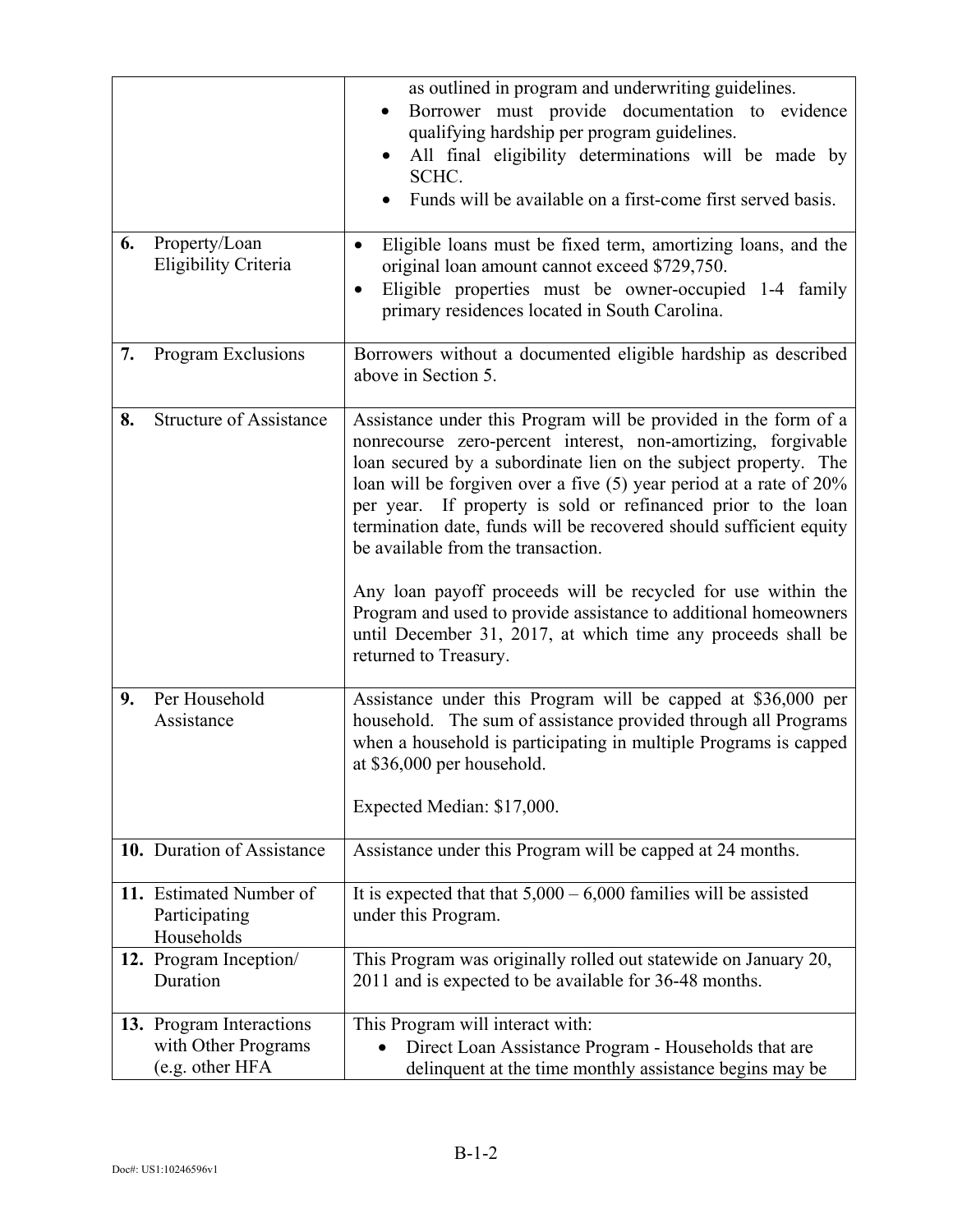| programs)                                    | eligible for Direct Loan Assistance to help with any<br>arrearage that exists.<br>Property Disposition Assistance Program - Households<br>that are not self-supporting after exhausting allowable<br>funding under this Program may be eligible for the<br>Property Disposition Assistance Program.<br>Total Assistance for households participating in multiple<br>Programs is capped at \$36,000 per household.                                                                                                                                                                                                                                                                                                                                                                                                                                                                                                                                |
|----------------------------------------------|--------------------------------------------------------------------------------------------------------------------------------------------------------------------------------------------------------------------------------------------------------------------------------------------------------------------------------------------------------------------------------------------------------------------------------------------------------------------------------------------------------------------------------------------------------------------------------------------------------------------------------------------------------------------------------------------------------------------------------------------------------------------------------------------------------------------------------------------------------------------------------------------------------------------------------------------------|
| 14. Program Interactions<br>with HAMP        | The Program could effectively "hand off" the borrower to HAMP<br>once the borrower is reemployed, if required. Households<br>successfully coming out of the Program may be eligible for<br>HAMP to obtain a permanent modification.<br>The funds from this Program would be utilized prior to UP.<br>Implementing the Program in this order is most beneficial to the<br>borrower and the investor since payments would continue to be<br>made instead of capitalized and no late charges or adverse credit<br>report would occur. Should the borrower still be unemployed<br>after the assistance from this Program ends, they may be eligible<br>to roll into UP.<br>Beneficiaries who participated in UP prior to making application<br>to SC HELP would be eligible to participate in this Program.<br>It is also expected that this Program may act as a front-end<br>extension of existing forbearance with deed-in-lieu wrap<br>programs. |
| 15. Program Leverage with<br>Other Financial | None.                                                                                                                                                                                                                                                                                                                                                                                                                                                                                                                                                                                                                                                                                                                                                                                                                                                                                                                                            |
| Resources                                    |                                                                                                                                                                                                                                                                                                                                                                                                                                                                                                                                                                                                                                                                                                                                                                                                                                                                                                                                                  |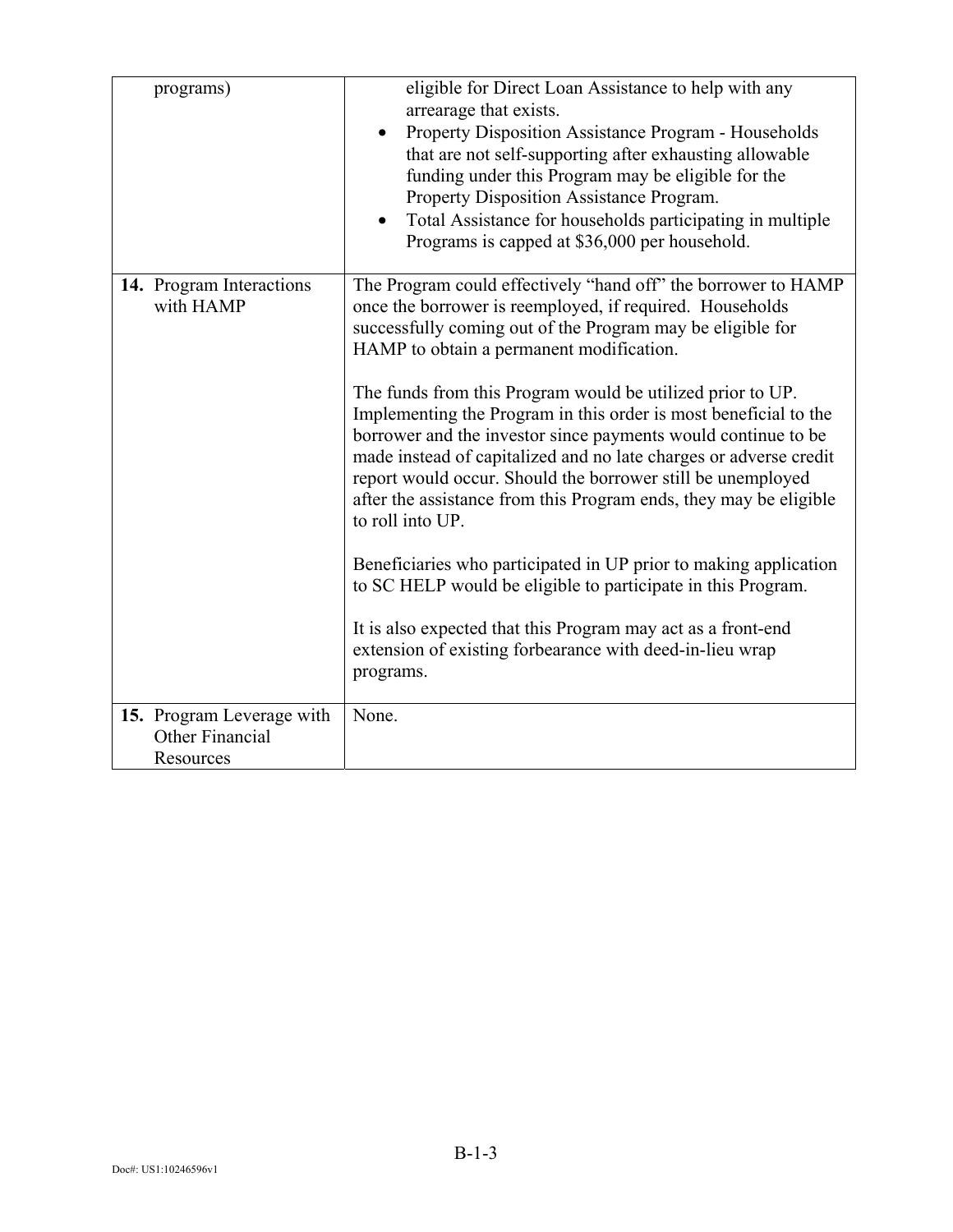## **SC State Housing Finance and Development Authority Direct Loan Assistance Program Summary Guidelines**

| 1. | Program Overview                                                | In some cases borrowers may have fallen behind on their<br>mortgage payments, and have since regained the ability to make<br>the full payment, or are eligible for funding under the Monthly<br>Payment Assistance ("MPA") program and have an accrued<br>arrearage owed to the lender. Under the Direct Loan Assistance<br>Program, funding in the form of a one-time payment will be<br>provided to bring such loans current. Funds may also be made<br>available for principal reductions ancillary to a reinstatement and<br>to reduce or eliminate any forbearance in order ensure long-term<br>affordability.                                                                                                                                                              |
|----|-----------------------------------------------------------------|----------------------------------------------------------------------------------------------------------------------------------------------------------------------------------------------------------------------------------------------------------------------------------------------------------------------------------------------------------------------------------------------------------------------------------------------------------------------------------------------------------------------------------------------------------------------------------------------------------------------------------------------------------------------------------------------------------------------------------------------------------------------------------|
| 2. | Program Goals                                                   | To help borrowers become current on their mortgage during or<br>following a brief interruption or reduction in income and to<br>ensure long-term affordability.                                                                                                                                                                                                                                                                                                                                                                                                                                                                                                                                                                                                                  |
| 3. | Target Population/<br>Areas                                     | This Program will be available in all 46 counties in South<br>Carolina.                                                                                                                                                                                                                                                                                                                                                                                                                                                                                                                                                                                                                                                                                                          |
| 4. | Program Allocation<br>(Excluding<br>Administrative<br>Expenses) | \$92,250,000.00                                                                                                                                                                                                                                                                                                                                                                                                                                                                                                                                                                                                                                                                                                                                                                  |
| 5. | <b>Borrower Eligibility</b><br>Criteria                         | An eligible borrower must have at least one of the following<br>qualifying hardships:<br>Unemployment<br>Underemployment<br>Significant reduction in self-employment income<br>Death of a spouse<br>$\bullet$<br>Divorce<br>Catastrophic health-related expenses or income<br>interruption<br><b>Additional Eligibility criteria:</b><br>Payment to Income ratio must not exceed an affordable<br>level as outlined in program and underwriting guidelines<br>unless borrower is approved for funding under the MPA<br>program.<br>Borrower must provide documentation to evidence<br>$\bullet$<br>qualifying hardship per program guidelines.<br>Borrower must demonstrate that circumstances that led to<br>$\bullet$<br>the delinquency have been resolved unless borrower is |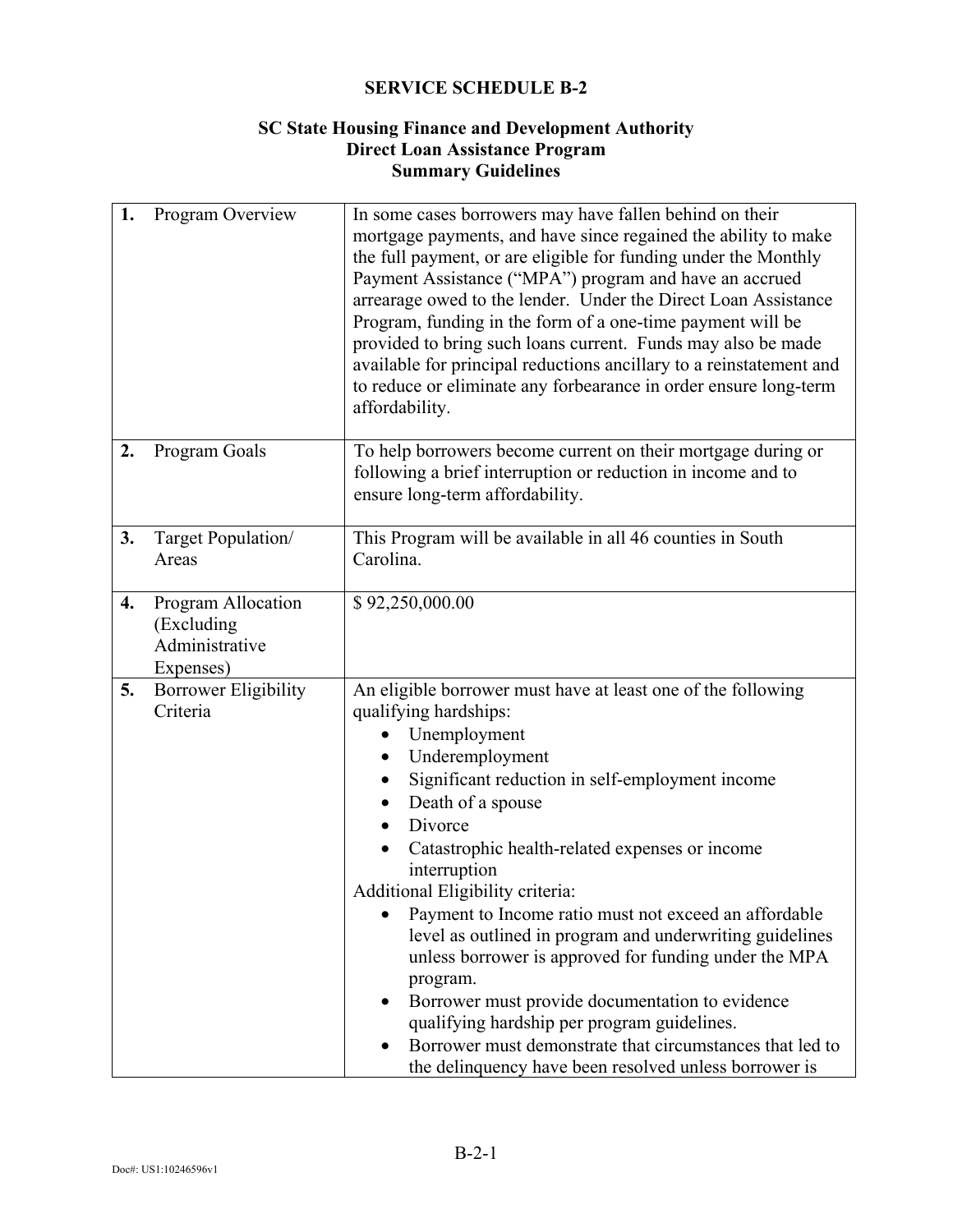|    |                                                        | approved for funding under the MPA program.                                                                                                                                                                                                                                                                                                                                                                                                                                                                                                                                                                                                                                          |
|----|--------------------------------------------------------|--------------------------------------------------------------------------------------------------------------------------------------------------------------------------------------------------------------------------------------------------------------------------------------------------------------------------------------------------------------------------------------------------------------------------------------------------------------------------------------------------------------------------------------------------------------------------------------------------------------------------------------------------------------------------------------|
|    |                                                        | All final eligibility determinations will be made by                                                                                                                                                                                                                                                                                                                                                                                                                                                                                                                                                                                                                                 |
|    |                                                        | SCHC.<br>Funds will be available on a first-come first served basis.                                                                                                                                                                                                                                                                                                                                                                                                                                                                                                                                                                                                                 |
| 6. | Property/Loan<br>Eligibility Criteria                  | Eligible loans must be fixed term, amortizing loans and the<br>٠<br>original loan amount cannot exceed \$729,750.<br>Eligible properties must be owner-occupied 1-4 family<br>$\bullet$<br>primary residences located in South Carolina.                                                                                                                                                                                                                                                                                                                                                                                                                                             |
| 7. | Program Exclusions                                     | Borrowers without a documented eligible hardship as described<br>above in Section 5.                                                                                                                                                                                                                                                                                                                                                                                                                                                                                                                                                                                                 |
| 8. | <b>Structure of Assistance</b>                         | Assistance under this Program will be provided in the form of a<br>nonrecourse zero-percent interest, non-amortizing, forgivable<br>loan secured by a subordinate lien on the subject property. The<br>loan will be forgiven over a five $(5)$ year period at a rate of 20%<br>per year. If property is sold or refinanced prior to the loan<br>termination date, funds will be recovered should sufficient equity<br>be available from the transaction.<br>Any loan payoff proceeds will be recycled for use within the<br>Program and used to provide assistance to additional homeowners<br>until December 31, 2017, at which time any proceeds shall be<br>returned to Treasury. |
| 9. | Per Household<br>Assistance                            | Assistance under this Program will be capped at \$36,000 per<br>household for eligible borrowers deemed INELIGIBLE for the<br>MPA program.<br>Assistance under this Program will be capped at \$25,000 per<br>household for eligible borrowers also deemed ELIGIBLE for the<br>MPA program.<br>The sum of assistance provided through all Programs when a<br>household is participating in multiple Programs is capped at<br>\$36,000 per household.<br>Expected Median: \$8,000.                                                                                                                                                                                                    |
|    | 10. Duration of Assistance                             | Program is a one-time payment per household.                                                                                                                                                                                                                                                                                                                                                                                                                                                                                                                                                                                                                                         |
|    | 11. Estimated Number of<br>Participating<br>Households | It is expected that that $10,500 - 11,500$ families will be assisted<br>under this Program.                                                                                                                                                                                                                                                                                                                                                                                                                                                                                                                                                                                          |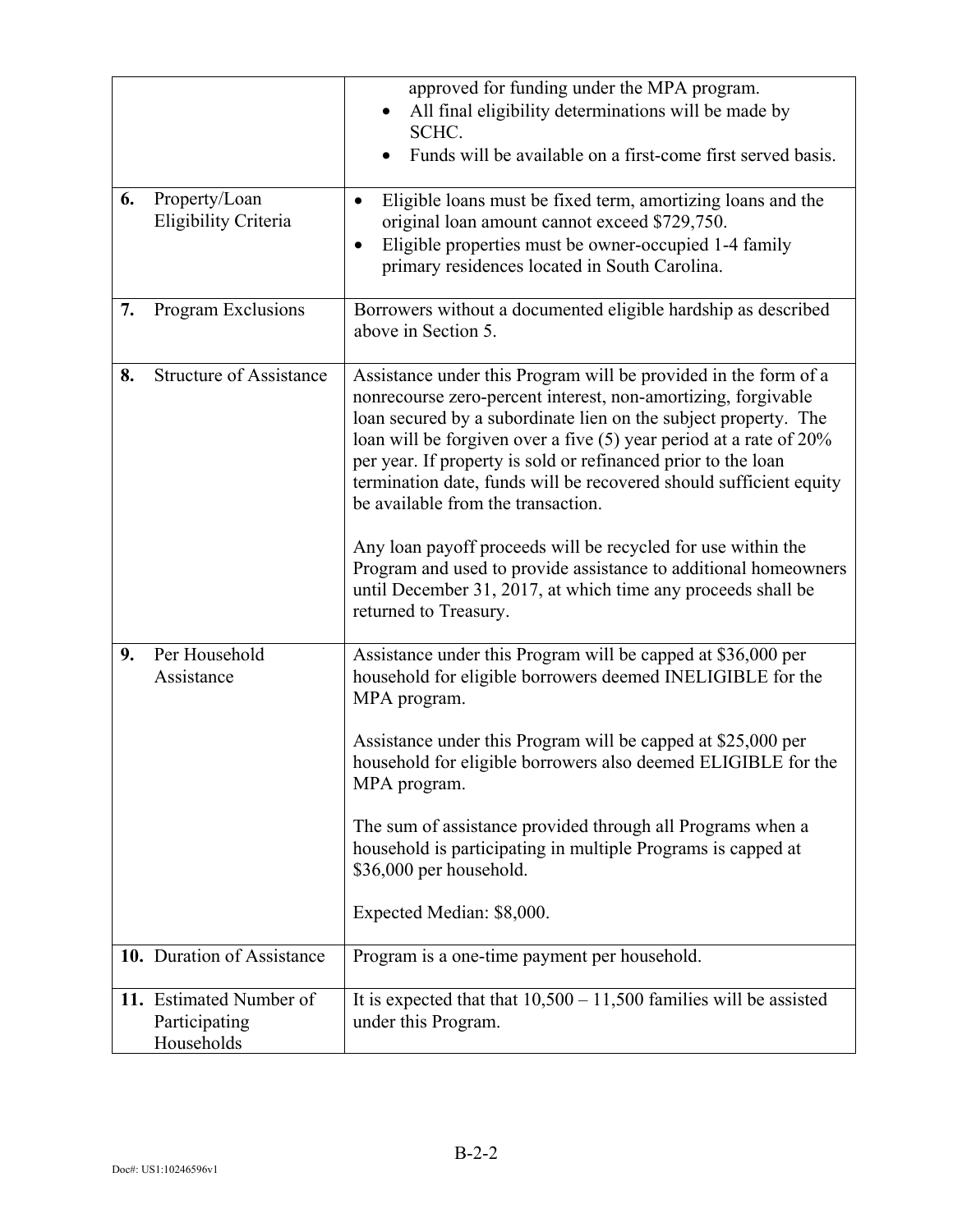| 12. Program Inception/                                                          | This Program was originally rolled out statewide on January 20,                                                                                                                                                                                                                                                                                                                                                                                                                                                                                                                                                                                                                                                                   |
|---------------------------------------------------------------------------------|-----------------------------------------------------------------------------------------------------------------------------------------------------------------------------------------------------------------------------------------------------------------------------------------------------------------------------------------------------------------------------------------------------------------------------------------------------------------------------------------------------------------------------------------------------------------------------------------------------------------------------------------------------------------------------------------------------------------------------------|
| Duration                                                                        | 2011 and is expected to be available for 48-60 months.                                                                                                                                                                                                                                                                                                                                                                                                                                                                                                                                                                                                                                                                            |
| 13. Program Interactions<br>with Other Programs<br>(e.g. other HFA<br>programs) | This Program will interact with the following South Carolina<br>HFA Hardest-Hit Fund Programs:<br>Monthly Payment Assistance Program - Households with<br>an arrearage and a temporarily reduced level of income<br>may be eligible for the Program and the MPA program to<br>cure the immediate delinquency and to insure that further<br>delinquencies are not incurred.<br><b>Property Disposition Assistance Program - Households</b><br>that are not self-supporting after exhausting allowable<br>funding under this Program may be eligible for the<br>Property Disposition Assistance Program.<br>Total Assistance for households participating in multiple<br>$\bullet$<br>Programs is capped at \$36,000 per household. |
| 14. Program Interactions                                                        | Households successfully coming out of the Program may be                                                                                                                                                                                                                                                                                                                                                                                                                                                                                                                                                                                                                                                                          |
| with HAMP                                                                       | eligible for HAMP to obtain a permanent modification.                                                                                                                                                                                                                                                                                                                                                                                                                                                                                                                                                                                                                                                                             |
| 15. Program Leverage with<br>Other Financial<br>Resources                       | Servicer/Investor will be required to waive all non-expense fees<br>$(i.e.$ late fees).                                                                                                                                                                                                                                                                                                                                                                                                                                                                                                                                                                                                                                           |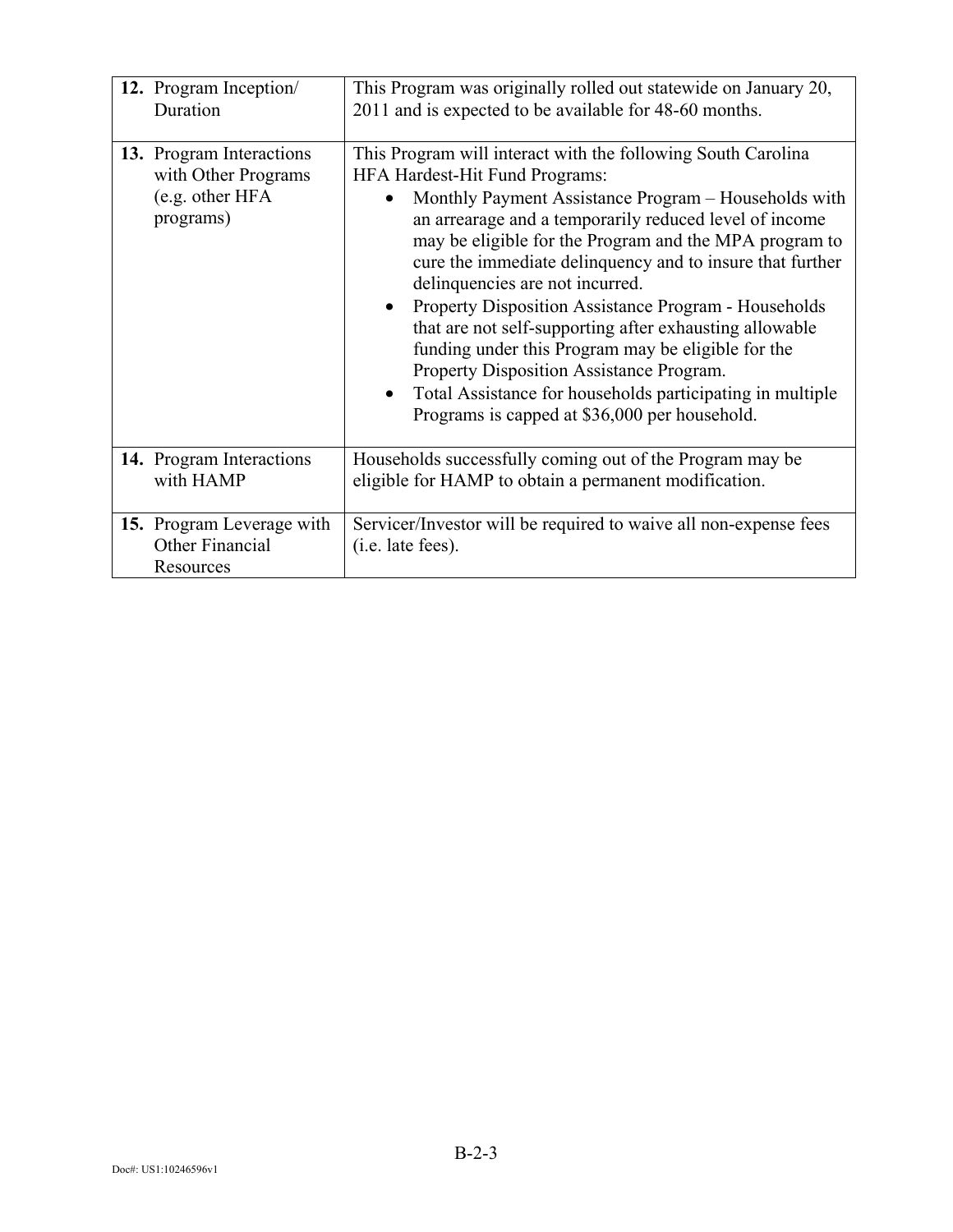## **SC State Housing Finance and Development Authority Modification Assistance Program Summary Guidelines**

| 1. | Program Overview                                                | The majority of lenders in South Carolina are offering troubled<br>borrowers the opportunity to modify their loans under certain<br>circumstances, with the most notable of these programs being the<br>Home Affordable Modification Program ("HAMP"). Under the<br>Modification Assistance Program, funding in the form of a one-<br>time payment will be provided to help borrowers qualify for a<br>modification, a recast (re-amortization) of their outstanding first<br>mortgage principal balance, or a full lien extinguishment to<br>improve a borrower's likelihood of long term mortgage<br>sustainability.<br>Funds provided under this Program can be used to reinstate<br>delinquent amounts, reduce or eliminate any forbearance<br>amounts, provide limited reductions in outstanding first<br>mortgage principal or fully extinguish liens. |
|----|-----------------------------------------------------------------|--------------------------------------------------------------------------------------------------------------------------------------------------------------------------------------------------------------------------------------------------------------------------------------------------------------------------------------------------------------------------------------------------------------------------------------------------------------------------------------------------------------------------------------------------------------------------------------------------------------------------------------------------------------------------------------------------------------------------------------------------------------------------------------------------------------------------------------------------------------|
| 2. | Program Goals                                                   | To improve a borrower's likelihood of receiving a modification<br>or lower payment, and to help ensure long term affordability for<br>eligible borrowers.                                                                                                                                                                                                                                                                                                                                                                                                                                                                                                                                                                                                                                                                                                    |
| 3. | Target Population/<br>Areas                                     | This Program will be available in all 46 counties in South<br>Carolina.                                                                                                                                                                                                                                                                                                                                                                                                                                                                                                                                                                                                                                                                                                                                                                                      |
| 4. | Program Allocation<br>(Excluding<br>Administrative<br>Expenses) | \$12,000,000.00                                                                                                                                                                                                                                                                                                                                                                                                                                                                                                                                                                                                                                                                                                                                                                                                                                              |
| 5. | <b>Borrower Eligibility</b><br>Criteria                         | Eligible borrowers must have a program eligible financial<br>hardship due to unemployment, loss of income, reduction of<br>income, or other demonstrated financial hardships through no<br>fault of their own. Borrowers will be required to provide<br>documentation to support the hardship.<br>Additional eligibility criteria:<br>Borrower must be employed or receiving income from a<br>fixed income source.<br>Current housing debt-to-income ratio must be greater<br>than $25%$ .<br>Post-assistance housing debt-to-income ratio must be<br>less than or equal to 45%.<br>Borrower must meet all additional requirements                                                                                                                                                                                                                           |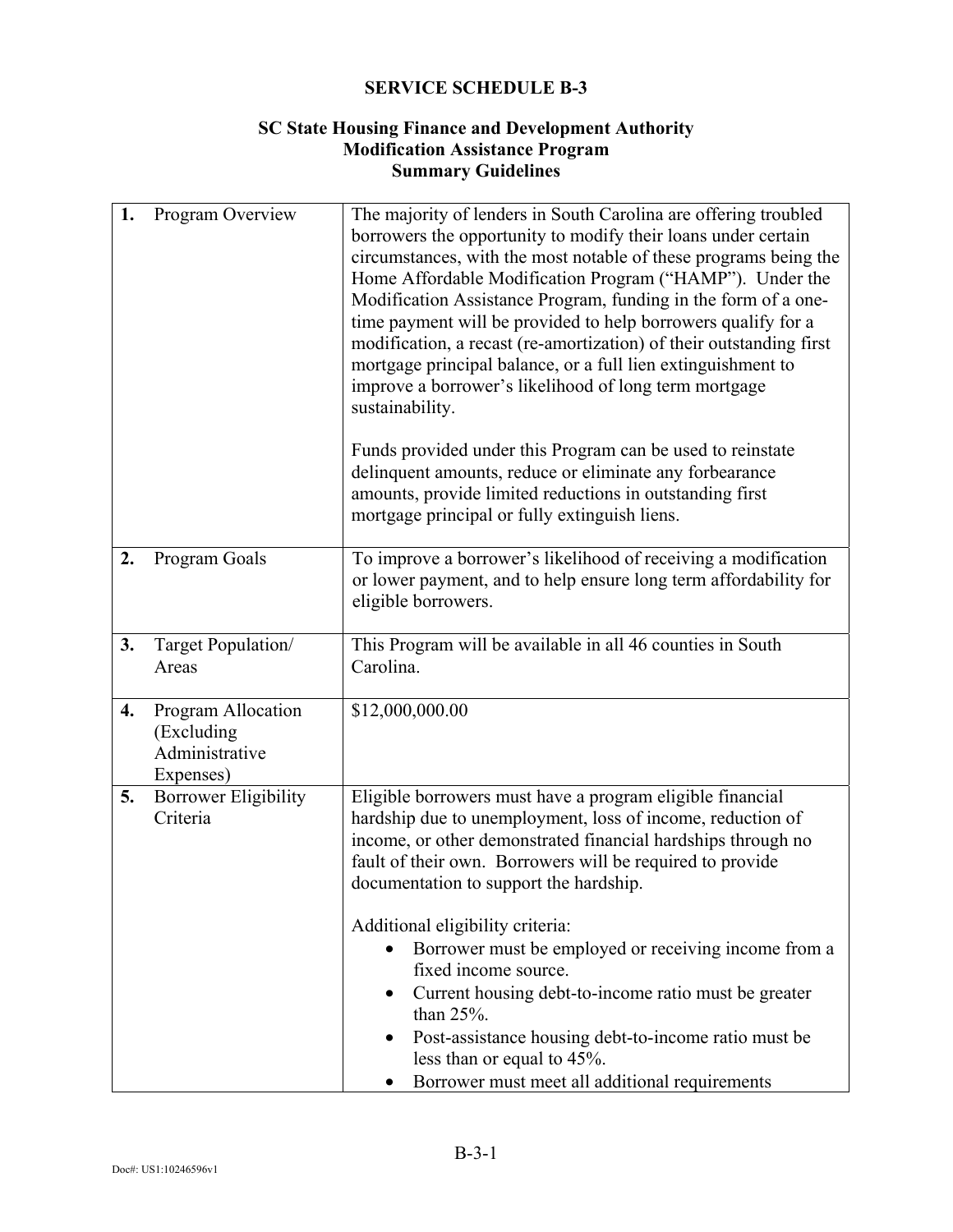|    |                                       | established by the servicer.                                                                                                                                                                                                                                                                                                                                                                                                                                                                                                                                                                                                                                |
|----|---------------------------------------|-------------------------------------------------------------------------------------------------------------------------------------------------------------------------------------------------------------------------------------------------------------------------------------------------------------------------------------------------------------------------------------------------------------------------------------------------------------------------------------------------------------------------------------------------------------------------------------------------------------------------------------------------------------|
|    |                                       | Borrowers primary source of income - fixed - may be eligible for<br>a full lien extinguishment, recast or modification<br>Gross household income is equal to or less than 125% of<br>the state median income limit for South Carolina.<br>Borrowers primary source of income $-\text{ all other sources}$ - may be<br>eligible for a recast or modification<br>Pre-assistance LTV must be greater than 80%.<br>Post-assistance LTV must be equal to or greater than<br>80%.<br>Post-assistance LTV may go below 80% if no more than<br>\$20,000 in assistance is provided for principal reduction<br>in order to achieve a post assistance housing debt-to- |
|    |                                       | income ratio between 25% and 45%.<br>Funds will be allocated on a first-come/approved, first-served<br>basis. Borrowers must meet program underwriting criteria.                                                                                                                                                                                                                                                                                                                                                                                                                                                                                            |
| 6. | Property/Loan<br>Eligibility Criteria | Eligible loans must be fixed term, fully amortizing, and the<br>$\bullet$<br>original loan amount cannot exceed \$729,750.<br>Eligible properties must be owner-occupied 1-4 family<br>$\bullet$<br>primary residences located in South Carolina.                                                                                                                                                                                                                                                                                                                                                                                                           |
| 7. | Program Exclusions                    | Borrowers without a documented eligible hardship as<br>$\bullet$<br>described above in Section 5.<br>Borrowers have previously received funding through the<br>$\bullet$<br>Direct Loan Assistance and/or the Monthly Payment<br>Assistance programs in an amount that exceeds limits as<br>defined in underwriting guidelines for each program.                                                                                                                                                                                                                                                                                                            |
| 8. | <b>Structure of Assistance</b>        | Assistance under this Program will be provided in the form of a<br>nonrecourse zero-percent interest, non-amortizing, forgivable<br>loan secured by a subordinate lien on the subject property. The<br>loan will be forgiven over a ten (10) year period at a rate of 20%<br>per year starting after the end of the sixth $(6th)$ year. If property<br>is sold or refinanced prior to the loan termination date, funds will<br>be recovered should sufficient equity be available from the<br>transaction.<br>Any loan payoff proceeds will be recycled for use within the<br>Program and used to provide assistance to additional                          |
|    |                                       | homeowners until December 31, 2017, at which time any<br>proceeds shall be returned to Treasury.                                                                                                                                                                                                                                                                                                                                                                                                                                                                                                                                                            |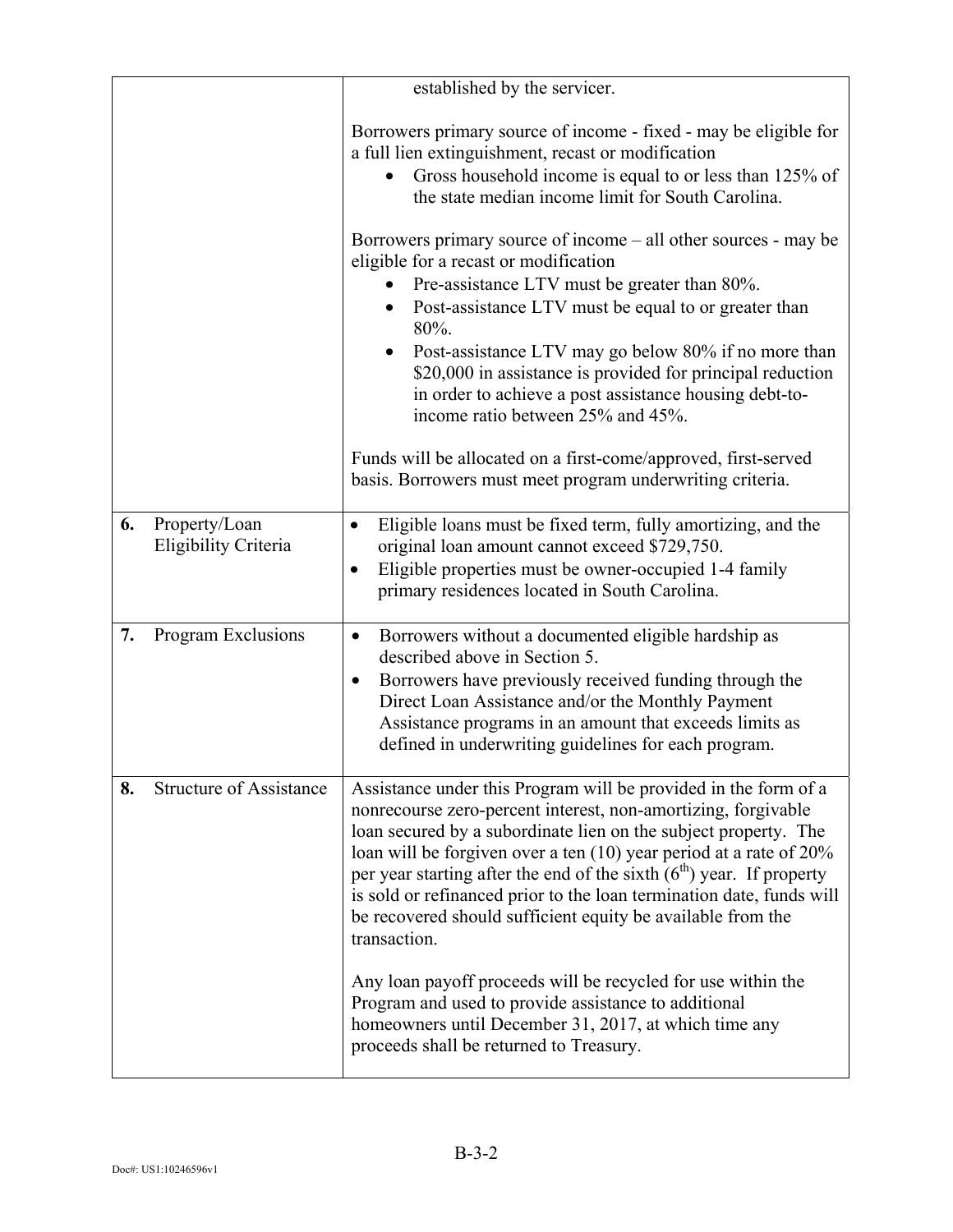| 9. | Per Household<br>Assistance                                                     | Assistance under this Program will be capped at \$36,000 per<br>household.<br>Expected Median: \$25,000.                                                                                                                                                                                                                                                                                                                                                                                                                                                                                                                                                                       |
|----|---------------------------------------------------------------------------------|--------------------------------------------------------------------------------------------------------------------------------------------------------------------------------------------------------------------------------------------------------------------------------------------------------------------------------------------------------------------------------------------------------------------------------------------------------------------------------------------------------------------------------------------------------------------------------------------------------------------------------------------------------------------------------|
|    | 10. Duration of Assistance                                                      | Program is a one-time payment per household.                                                                                                                                                                                                                                                                                                                                                                                                                                                                                                                                                                                                                                   |
|    | 11. Estimated Number of<br>Participating<br>Households                          | It is expected that $450 - 550$ families will be assisted under this<br>Program.                                                                                                                                                                                                                                                                                                                                                                                                                                                                                                                                                                                               |
|    | 12. Program Inception/<br>Duration                                              | This Program was rolled out in January 2014, and is expected to<br>run for 36 months.                                                                                                                                                                                                                                                                                                                                                                                                                                                                                                                                                                                          |
|    | 13. Program Interactions<br>with Other Programs<br>(e.g. other HFA<br>programs) | This Program will interact with the following South Carolina<br>HFA Hardest-Hit Fund Programs:<br>Monthly Payment Assistance Program - Households that<br>$\bullet$<br>are not self-supporting after exhausting allowable<br>funding under the Monthly Payment Assistance Program<br>may be eligible for this Program, subject to any previous<br>assistance caps defined in underwriting guidelines.<br>Direct Loan Assistance Households that are not self-<br>supporting after exhausting allowable funding under the<br>Direct Loan Assistance Program may be eligible for this<br>Program, subject to any previous assistance caps defined<br>in underwriting guidelines. |
|    | 14. Program Interactions<br>with HAMP                                           | This Program can be used in conjunction with HAMP to improve<br>a borrower's likelihood of success and to help ensure long term<br>affordability for borrowers.                                                                                                                                                                                                                                                                                                                                                                                                                                                                                                                |
|    | 15. Program Leverage with<br>Other Financial<br>Resources                       | Servicer/Investor will be required to waive all non-expense fees<br>(i.e., late fees).                                                                                                                                                                                                                                                                                                                                                                                                                                                                                                                                                                                         |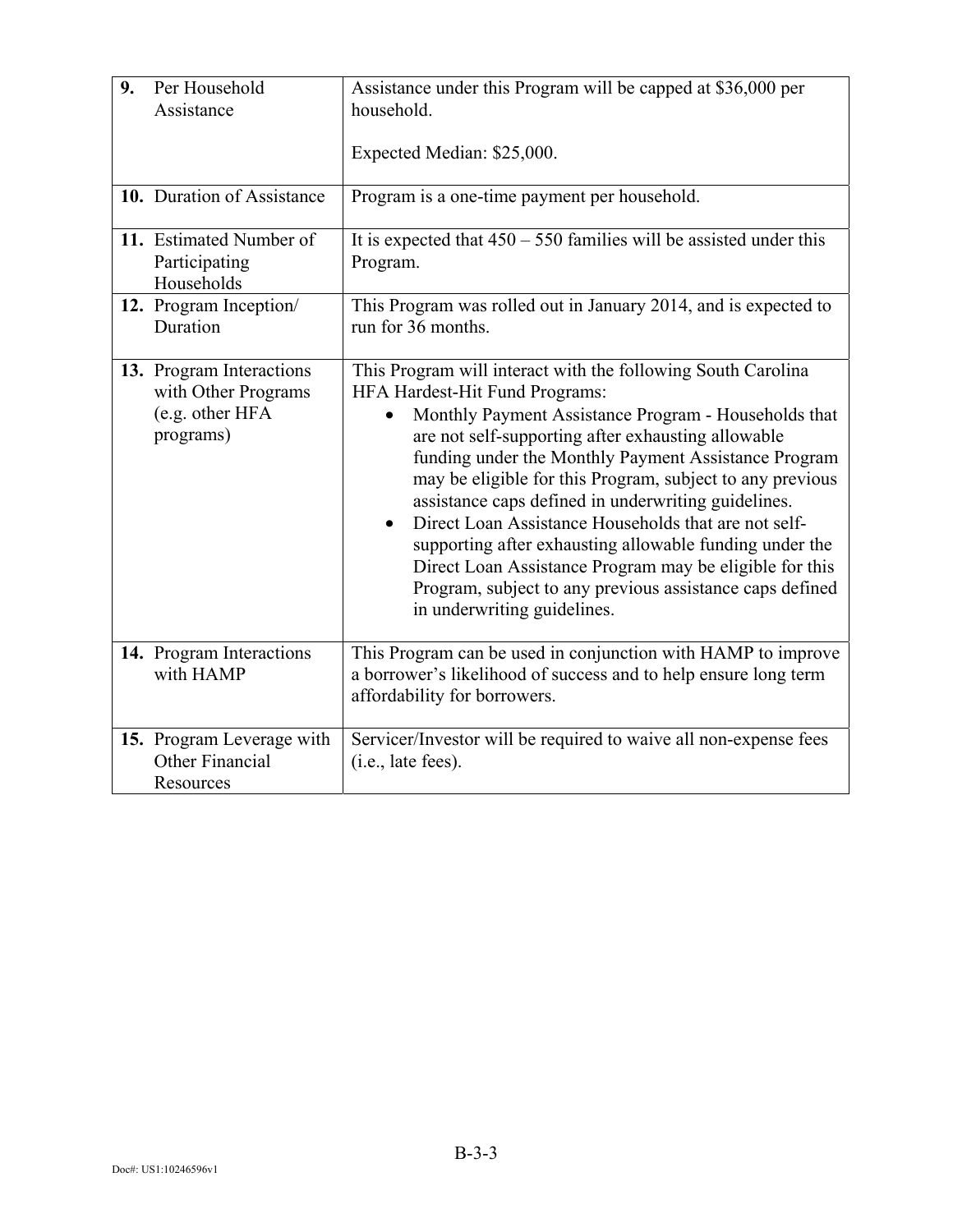## **SC State Housing Finance and Development Authority Property Disposition Assistance Program Summary Guidelines**

| 1. | Program Overview                                                | There may be a segment of borrowers whose position is<br>unrecoverable, and who need assistance in gracefully exiting<br>homeownership. The Property Disposition Assistance Program<br>will be used to assist households who are able to complete a short<br>sale or deed-in-lieu of foreclosure. The funds are provided as a<br>one-time payment and are intended to provide deposits and other<br>funds needed to transition from homeownership to renting.                                                                                                                                                                                          |
|----|-----------------------------------------------------------------|--------------------------------------------------------------------------------------------------------------------------------------------------------------------------------------------------------------------------------------------------------------------------------------------------------------------------------------------------------------------------------------------------------------------------------------------------------------------------------------------------------------------------------------------------------------------------------------------------------------------------------------------------------|
| 2. | Program Goals                                                   | To assist households who are able to complete a short sale or<br>deed-in-lieu of foreclosure by providing deposits and other funds<br>needed to transition from homeownership to renting.                                                                                                                                                                                                                                                                                                                                                                                                                                                              |
| 3. | Target Population/<br>Areas                                     | This Program will be available in all 46 counties in South<br>Carolina, and is intended to assist borrowers with a long-term or<br>permanent affordability problem with little expectation for<br>financial recovery.                                                                                                                                                                                                                                                                                                                                                                                                                                  |
| 4. | Program Allocation<br>(Excluding<br>Administrative<br>Expenses) | \$1,750,000.00                                                                                                                                                                                                                                                                                                                                                                                                                                                                                                                                                                                                                                         |
| 5. | <b>Borrower Eligibility</b><br>Criteria                         | Borrower must provide documentation to evidence qualifying<br>$\bullet$<br>hardship per program guidelines.<br>Delinquency event must be ongoing with little or no<br>expectation for financial recovery (i.e. prolonged under-<br>employment, divorce, death of a spouse, etc.).<br>Application for assistance must be completed prior to<br>$\bullet$<br>completion of short sale or deed-in-lieu of foreclosure.<br>Short sale or deed-in-lieu of foreclosure must be complete<br>prior to final approval and funding.<br>All final eligibility determinations will be made by SCHC.<br>Funds will be available on a first-come first served basis. |
| 6. | Property/Loan<br>Eligibility Criteria                           | Eligible properties must be owner-occupied 1-4 family primary<br>residences located in South Carolina.                                                                                                                                                                                                                                                                                                                                                                                                                                                                                                                                                 |
| 7. | Program Exclusions                                              | Borrower receiving assistance under the Home Affordable<br>Foreclosure Alternative (HAFA) Program.                                                                                                                                                                                                                                                                                                                                                                                                                                                                                                                                                     |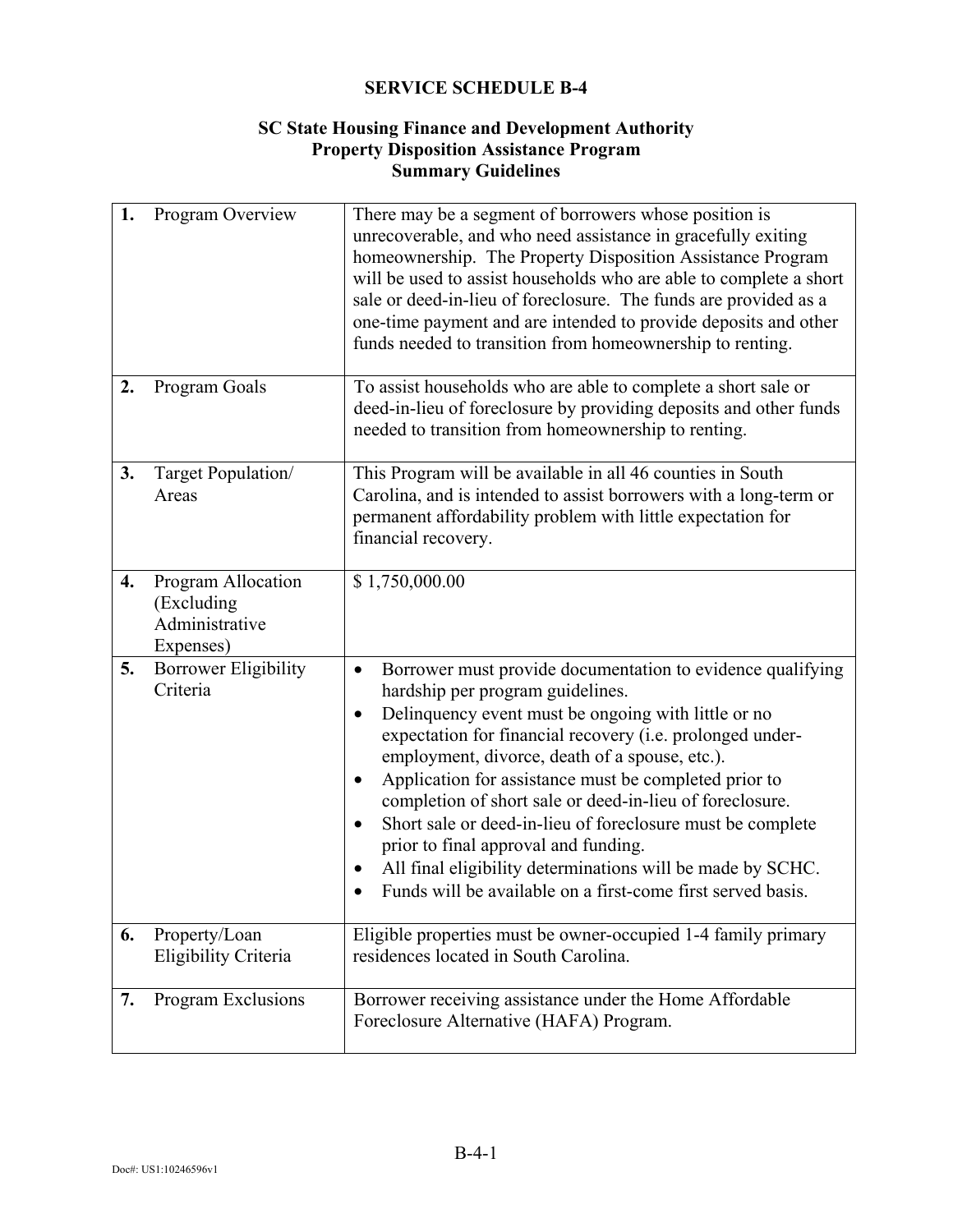| 8. | <b>Structure of Assistance</b>                                                  | Assistance under this Program will be provided directly to the<br>homeowner, and will not be structured as a loan, nor will it be<br>secured by the subject property. No payments may be made<br>directly to homeowners until a short sale or deed-in-lieu is<br>completed.                                                                                                                                                                                                                                        |  |  |
|----|---------------------------------------------------------------------------------|--------------------------------------------------------------------------------------------------------------------------------------------------------------------------------------------------------------------------------------------------------------------------------------------------------------------------------------------------------------------------------------------------------------------------------------------------------------------------------------------------------------------|--|--|
| 9. | Per Household<br>Assistance                                                     | Assistance under this Program will be capped at \$5,000 per<br>household.<br>Expected Median: \$5,000.                                                                                                                                                                                                                                                                                                                                                                                                             |  |  |
|    | 10. Duration of Assistance                                                      | Program is a one-time payment.                                                                                                                                                                                                                                                                                                                                                                                                                                                                                     |  |  |
|    | 11. Estimated Number of<br>Participating<br>Households                          | It is expected that that $250 - 300$ families will be assisted under<br>this Program.                                                                                                                                                                                                                                                                                                                                                                                                                              |  |  |
|    | 12. Program Inception/<br>Duration                                              | This Program will be available statewide during the third quarter<br>of 2011. It is expected that it will run for 60-72 months.                                                                                                                                                                                                                                                                                                                                                                                    |  |  |
|    | 13. Program Interactions<br>with Other Programs<br>(e.g. other HFA<br>programs) | This Program will interact with the following South Carolina<br>HFA Hardest Hit Fund Programs:<br>Monthly Payment Assistance Program - Households that<br>are not self-supporting after exhausting allowable funding<br>under the Monthly Payment Assistance Program may be<br>eligible for this Program.<br>Direct Loan Assistance - Households that are not self-<br>$\bullet$<br>supporting after exhausting allowable funding under the<br>Direct Loan Assistance Program may be eligible for this<br>Program. |  |  |
|    | 14. Program Interactions<br>with HAMP                                           | None.                                                                                                                                                                                                                                                                                                                                                                                                                                                                                                              |  |  |
|    | 15. Program Leverage with<br>Other Financial<br>Resources                       | None.                                                                                                                                                                                                                                                                                                                                                                                                                                                                                                              |  |  |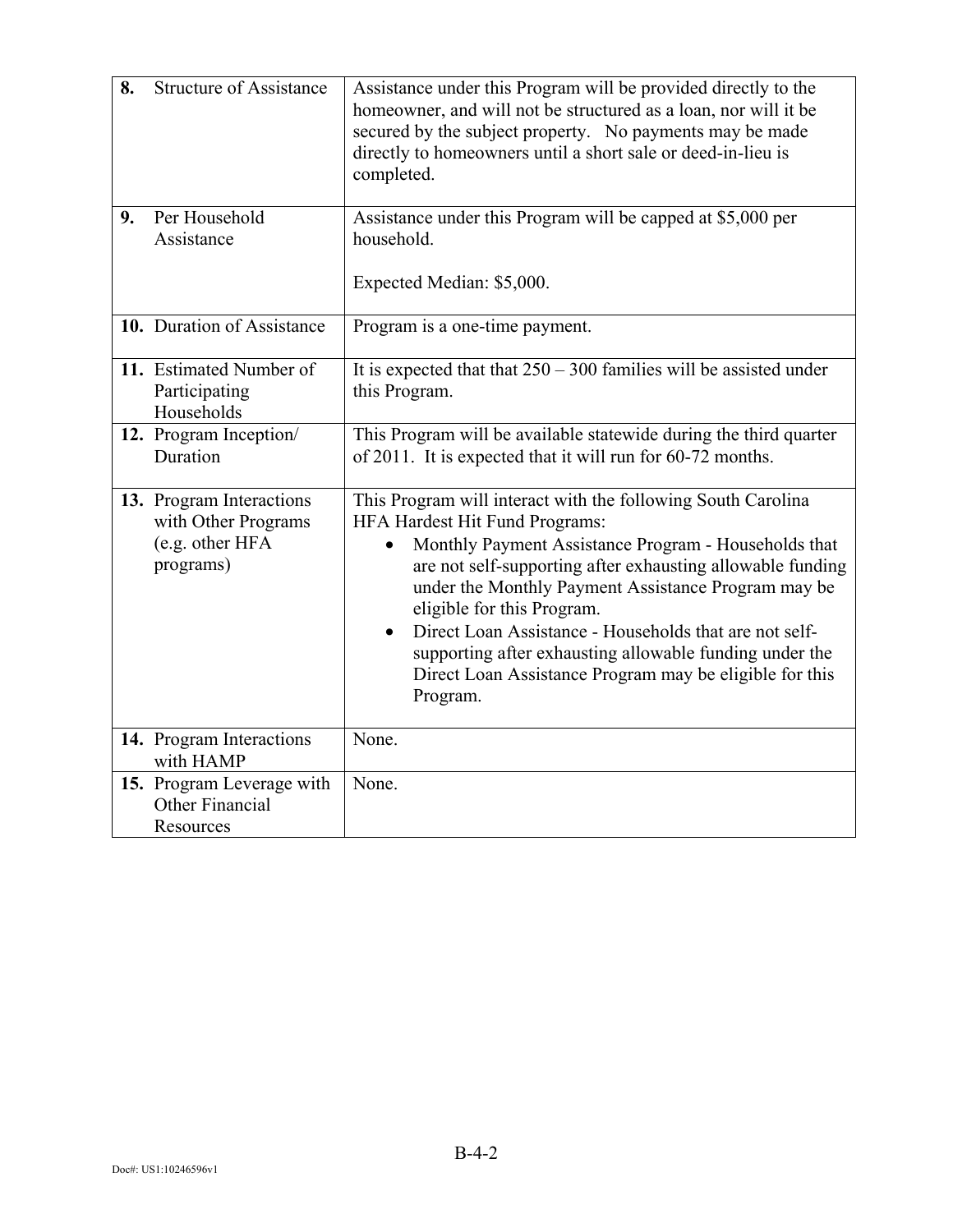## **SC State Housing Finance and Development Authority Neighborhood Initiative Program (NIP) Summary Guidelines**

| 1. | Program Overview                                                | Under the Neighborhood Initiative Program ("NIP"), the South<br>Carolina State Housing Finance and Development Authority<br>("SCSHFDA") will work with units of local government and<br>qualified non-profit organizations (together, "Partners") to<br>strategically target residential (single and multifamily) properties<br>for demolition, site improvement, and acceptable reuse within the<br>state of South Carolina.                                  |  |
|----|-----------------------------------------------------------------|----------------------------------------------------------------------------------------------------------------------------------------------------------------------------------------------------------------------------------------------------------------------------------------------------------------------------------------------------------------------------------------------------------------------------------------------------------------|--|
| 2. | Program Goals                                                   | The primary purpose and goal of NIP is to decrease foreclosures<br>and stabilize homeowner property values in communities across<br>South Carolina through the demolition of vacant, abandoned, and<br>blighted residential structures, and subsequent<br>greening/improvement. SCSHFDA will work with program<br>Partners to identify meaningful indicators that will enable them to<br>track and quantify the NIP's impact in the designated<br>communities. |  |
| 3. | Target Population/<br>Areas                                     | NIP will be available in all 46 counties in South Carolina, but will<br>only be authorized in areas with a demonstrated need and<br>comprehensive implementation plan in place. SCSHFDA<br>program guidelines will ensure that demolition and<br>greening/improvement will promote increased values of<br>neighboring properties and will have a positive effect on<br>preserving existing neighborhoods.                                                      |  |
| 4. | Program Allocation<br>(Excluding<br>Administrative<br>Expenses) | \$35,000,000.00                                                                                                                                                                                                                                                                                                                                                                                                                                                |  |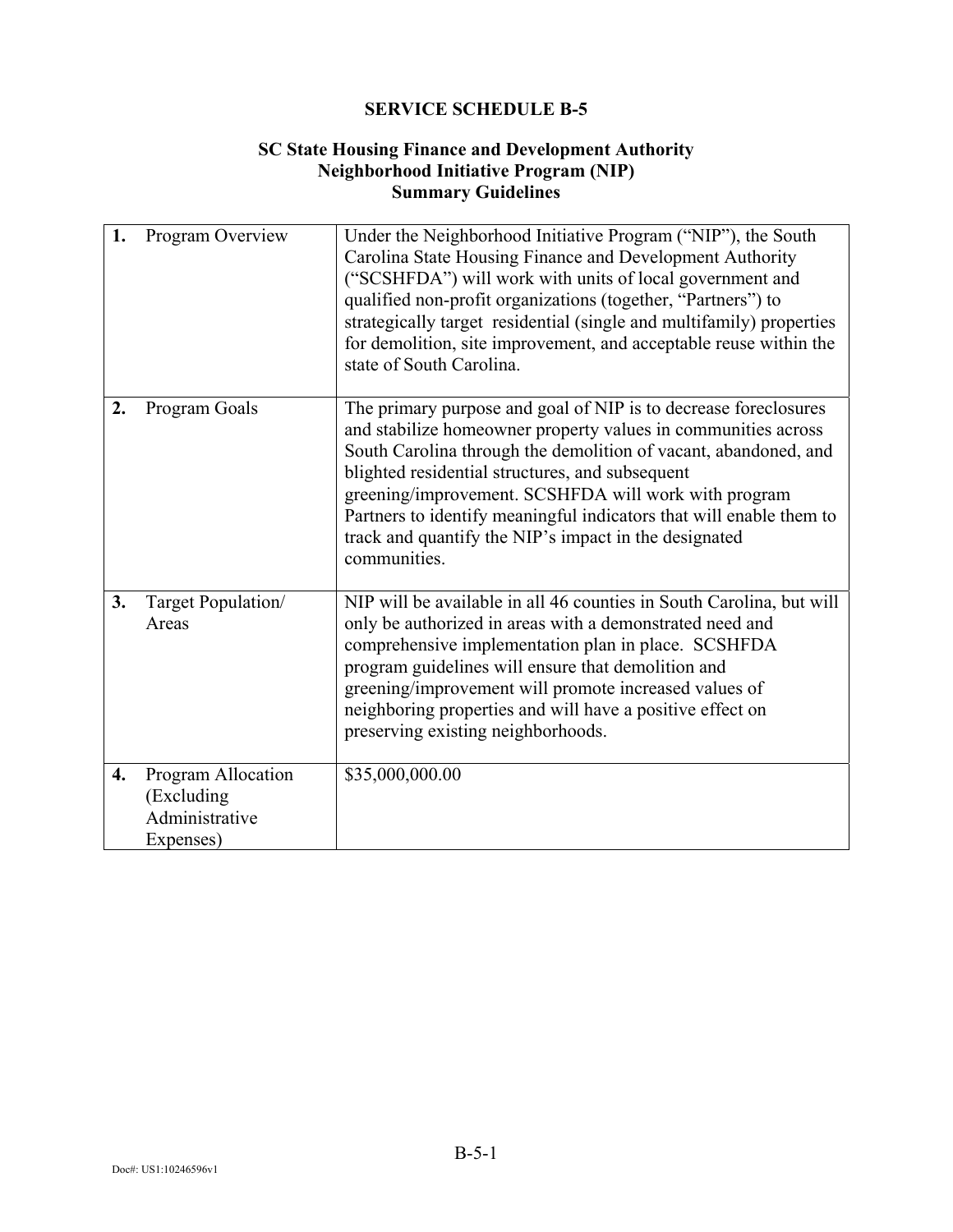| 5. | Property Eligibility<br>Criteria       | Vacant, abandoned, and blighted standard residential (1-4<br>$\bullet$<br>units) and multifamily residential $(4+$ units) properties located<br>in South Carolina.<br>Properties that qualify for demolition under state and federal<br>$\bullet$<br>law.<br>In addition, SCSHFDA will determine property eligibility using<br>information provided by the participating Partners. SCSHFDA's<br>determination will be based on factors including, but not limited<br>to:<br>Habitability<br>Structural condition<br>Impact on community preservation and public safety                                                                                                                                                                                                                                                                                                                                                                                                                                                                                                                                              |  |
|----|----------------------------------------|---------------------------------------------------------------------------------------------------------------------------------------------------------------------------------------------------------------------------------------------------------------------------------------------------------------------------------------------------------------------------------------------------------------------------------------------------------------------------------------------------------------------------------------------------------------------------------------------------------------------------------------------------------------------------------------------------------------------------------------------------------------------------------------------------------------------------------------------------------------------------------------------------------------------------------------------------------------------------------------------------------------------------------------------------------------------------------------------------------------------|--|
| 6. | Ownership/Loan<br>Eligibility Criteria | Participating Partner must hold title to the property (may<br>$\bullet$<br>acquire title as part of the NIP transaction).<br>Property must be subject to a loan that can be modified or<br>$\bullet$<br>extinguished.                                                                                                                                                                                                                                                                                                                                                                                                                                                                                                                                                                                                                                                                                                                                                                                                                                                                                               |  |
| 7. | Program Exclusions                     | Commercial (non-residential) structures.<br>$\bullet$<br>Properties listed on a national, state, or local historic register.<br>$\bullet$                                                                                                                                                                                                                                                                                                                                                                                                                                                                                                                                                                                                                                                                                                                                                                                                                                                                                                                                                                           |  |
| 8. | <b>Structure of Assistance</b>         | SCSHFDA will determine acceptability of project sites (targeted<br>neighborhoods, communities, etc.) in direct consultation with<br>participating Partners.<br>Participating Partners will be responsible for property acquisition<br>(if applicable), demolition work, final site improvements/site<br>greening, and on-going property maintenance.<br>Partners will submit to SCSHFDA the following for each<br>proposed demolition site:<br>Property ownership and/or acquisition information including<br>full address and deed.<br>Pre-demolition inspection with photos.<br>$\bullet$<br>Cost estimates and/or evidence of the expenditures necessary<br>to carry out any environmental remediation required by law.<br>Any other miscellaneous information identified regarding the<br>property (e.g., hazards, adverse findings, easementsetc.).<br>Invoice for demolition costs.<br>$\bullet$<br>Proof of any acquisition cost (if applicable).<br>Post-demolition inspection with photos.<br>Summary post-demolition plan/goal for the property.<br>Upon receipt of the above documentation, SCSHFDA will |  |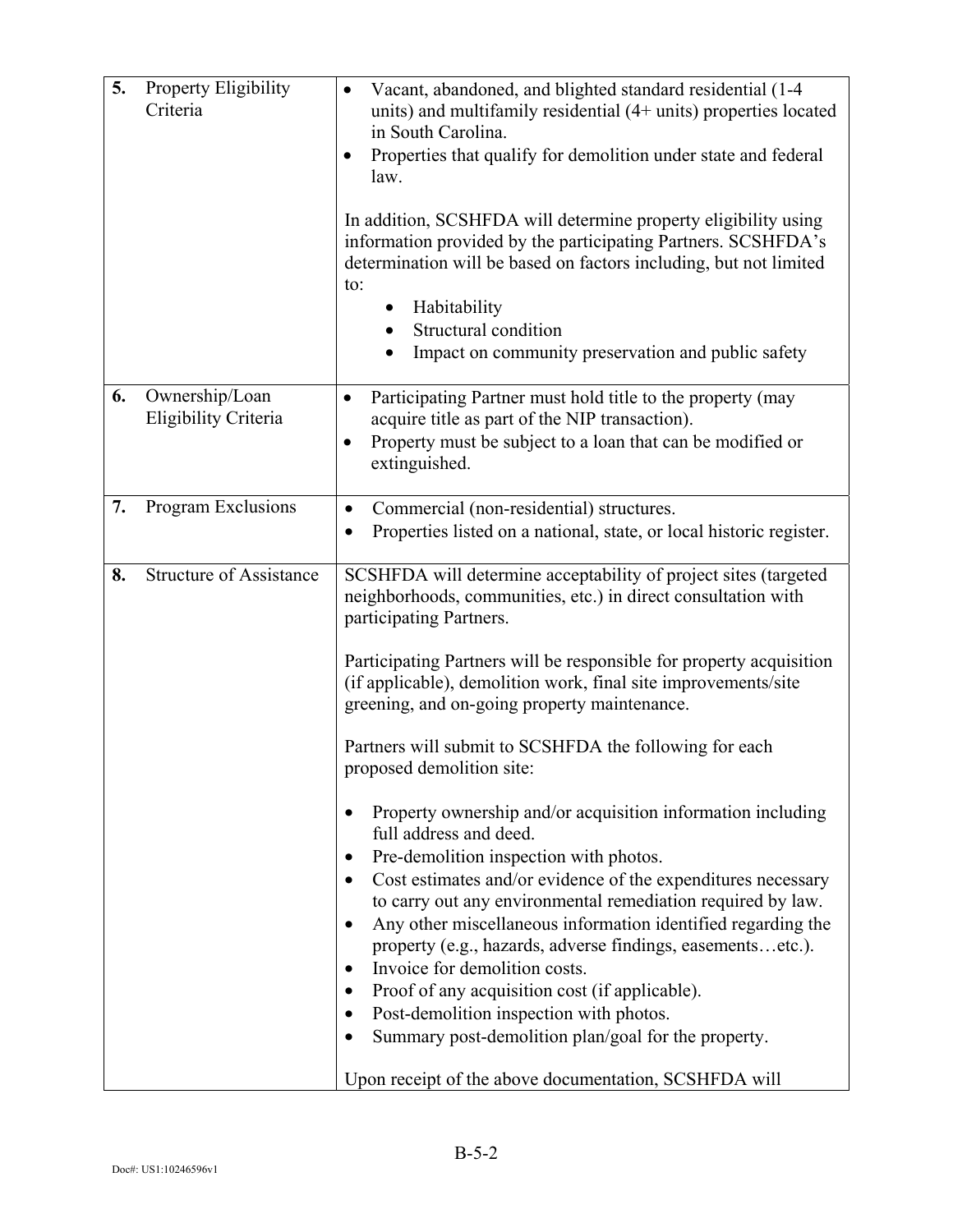|                                                                                 | provide Hardest Hit funding to the participating Partner after said<br>Partner's execution of a mortgage and note in favor of SC<br>Housing Corp., which note shall be in an amount equal to the<br>total assistance requested.<br>Total assistance will provide for acquisition costs (if applicable),<br>demolition, final site improvements/site greening costs, and a<br>\$2,000 one-time project management and property maintenance<br>fee to cover management and maintenance expenses for a period<br>of three (3) years. The participating Partner may request up to two<br>disbursements per property after meeting project milestones as<br>described in NIP guidelines. The mortgage in favor of SC<br>Housing Corp. must be executed prior to any disbursement.<br>The note will be 0%, non-amortizing loan, forgivable over a three<br>(3) year term at 33.33% per year as long as covenants are met;<br>outstanding balance of loan will be due on sale, transfer, or<br>unauthorized use of the property. The mortgage will be recorded<br>through public records and ongoing loan servicing (i.e.,<br>repayments and lien releases) and monitoring will be handled by<br>SCSHFDA. Any repayment of NIP funds will be re-invested<br>back into the NIP allocation. All funds remaining in NIP will be<br>returned to Treasury after December 31, 2017. |  |
|---------------------------------------------------------------------------------|------------------------------------------------------------------------------------------------------------------------------------------------------------------------------------------------------------------------------------------------------------------------------------------------------------------------------------------------------------------------------------------------------------------------------------------------------------------------------------------------------------------------------------------------------------------------------------------------------------------------------------------------------------------------------------------------------------------------------------------------------------------------------------------------------------------------------------------------------------------------------------------------------------------------------------------------------------------------------------------------------------------------------------------------------------------------------------------------------------------------------------------------------------------------------------------------------------------------------------------------------------------------------------------------------------------------------------------------------------------------|--|
|                                                                                 | Special considerations may be made by SCSHFDA to release or<br>subordinate its lien prior to the end of the term based on the merit<br>of the request and to promote positive economic impact on the<br>local community, as set forth in the NIP guidelines.                                                                                                                                                                                                                                                                                                                                                                                                                                                                                                                                                                                                                                                                                                                                                                                                                                                                                                                                                                                                                                                                                                           |  |
| 9.<br>Per Property Assistance                                                   | Maximum of \$35,000 per residential property. Maximum<br>assistance amount includes acquisition costs (if applicable);<br>demolition and greening/improvement costs; and a one-time<br>project management and maintenance fee to cover management<br>and maintenance expenses for a period of three (3) years.                                                                                                                                                                                                                                                                                                                                                                                                                                                                                                                                                                                                                                                                                                                                                                                                                                                                                                                                                                                                                                                         |  |
| 10. Duration of Assistance                                                      | One-time assistance per property payable in multiple<br>disbursements.                                                                                                                                                                                                                                                                                                                                                                                                                                                                                                                                                                                                                                                                                                                                                                                                                                                                                                                                                                                                                                                                                                                                                                                                                                                                                                 |  |
| 11. Estimated Number of<br><b>Properties Assisted</b>                           | It is expected that $1,000 - 1,300$ properties will be served.                                                                                                                                                                                                                                                                                                                                                                                                                                                                                                                                                                                                                                                                                                                                                                                                                                                                                                                                                                                                                                                                                                                                                                                                                                                                                                         |  |
| 12. Program Inception/<br>Duration                                              | NIP will be available statewide during the third quarter of 2014.<br>It is expected that it will run for 36 months.                                                                                                                                                                                                                                                                                                                                                                                                                                                                                                                                                                                                                                                                                                                                                                                                                                                                                                                                                                                                                                                                                                                                                                                                                                                    |  |
| 13. Program Interactions<br>with Other Programs<br>(e.g. other HFA<br>programs) | NIP will not interact with other SCSHFDA Hardest-Hit Fund<br>Programs. SCSHFA-owned or mortgaged properties may be<br>eligible under NIP.                                                                                                                                                                                                                                                                                                                                                                                                                                                                                                                                                                                                                                                                                                                                                                                                                                                                                                                                                                                                                                                                                                                                                                                                                              |  |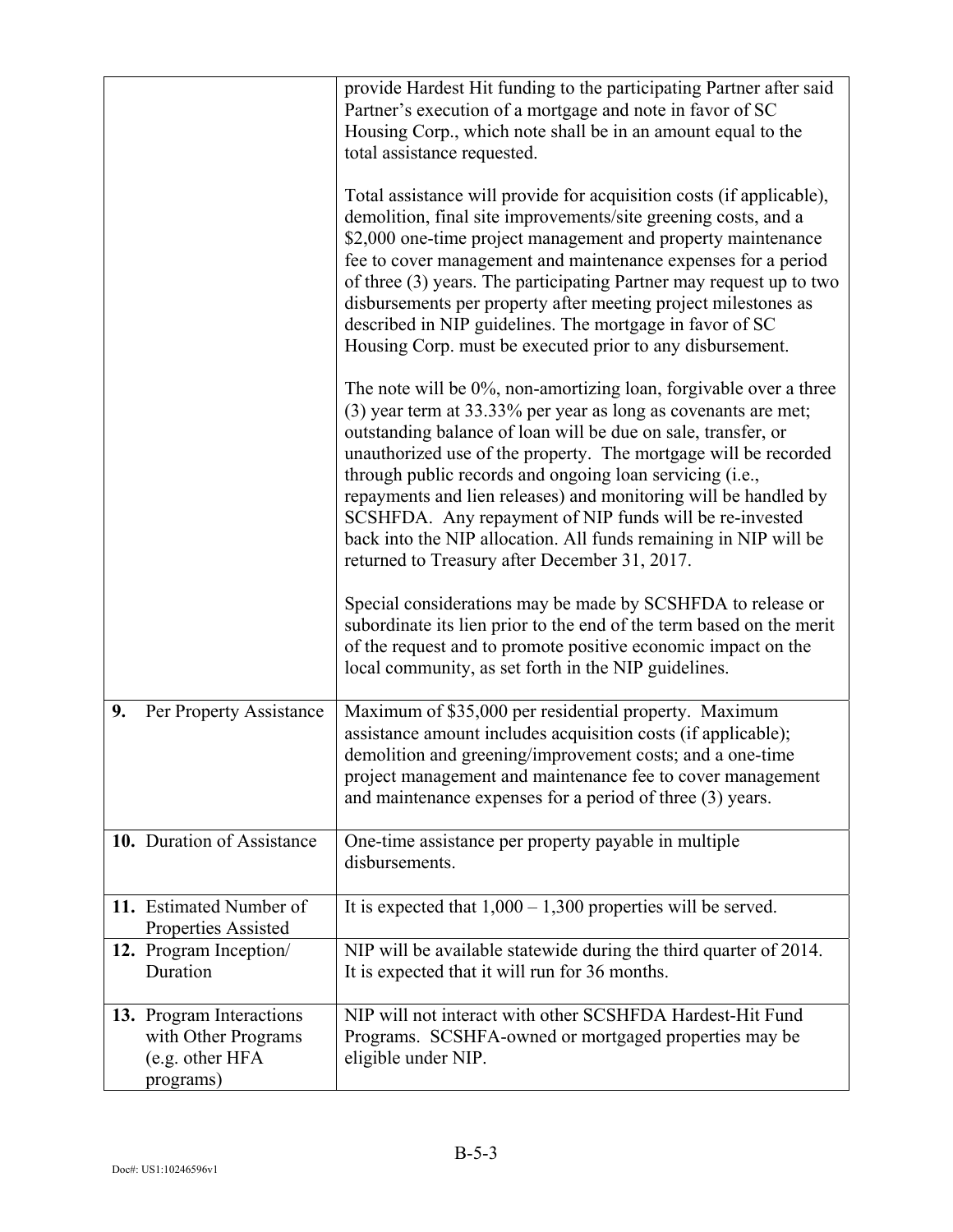| 14. Program Interactions<br>with HAMP               | NIP will not interact with HAMP. |
|-----------------------------------------------------|----------------------------------|
| <b>15.</b> Program Leverage with<br>Other Financial | None                             |
| Resources                                           |                                  |